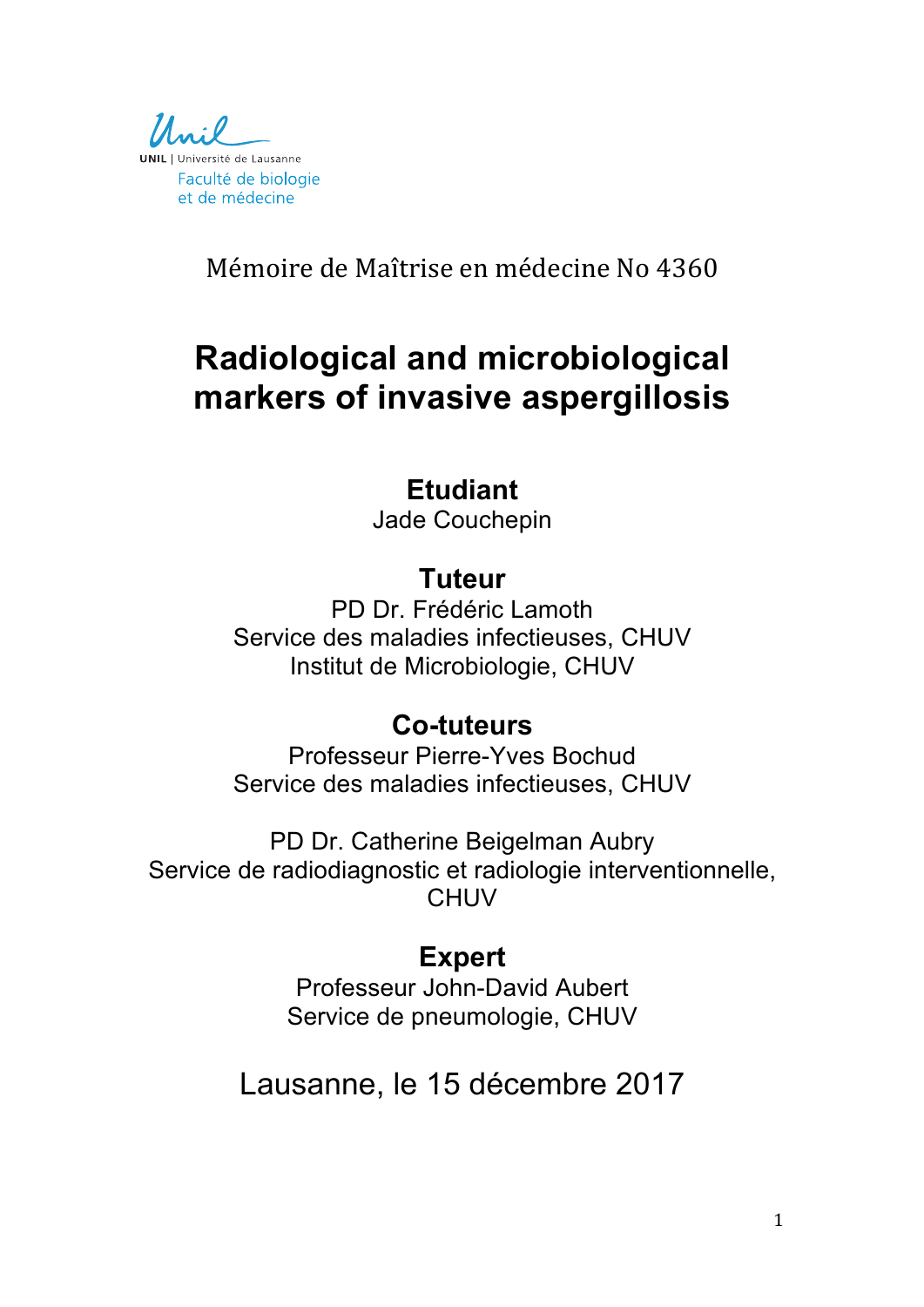# Radiological and microbiological markers of invasive aspergillosis

### **Table of Contents**

| <b>10</b> |
|-----------|
| 12        |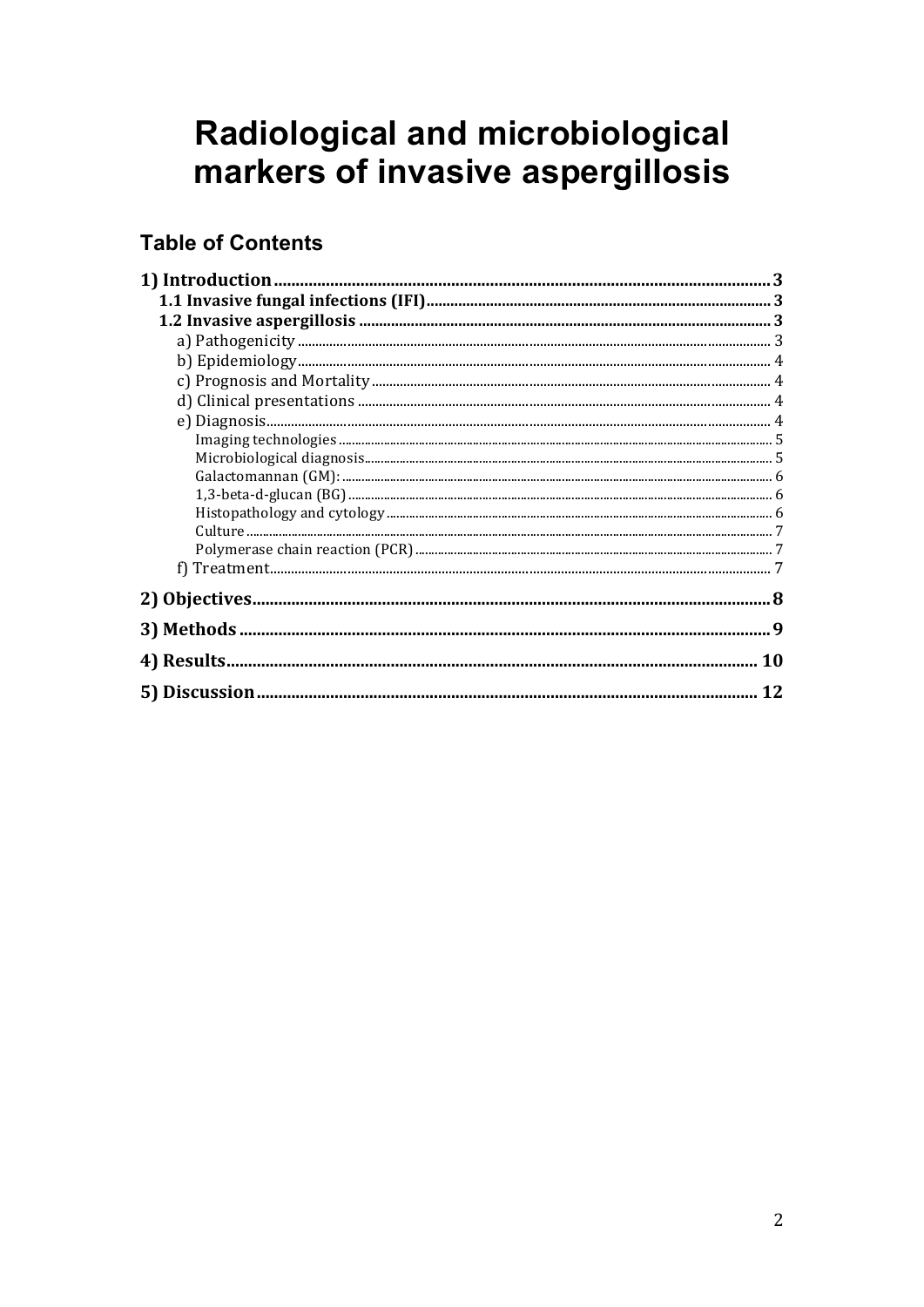## **1) Introduction**

### **1.1 Invasive fungal infections (IFI)**

Fungi are eukaryotic organisms including yeasts and molds. Fungi are present in the environment and disseminate via cell budding or spore formation. Spores can be inhaled and cause primary lung diseases. Some yeasts (e.g.: *Candida* spp.) can also colonize the skin and gastro-intestinal tract and infect human by invasion of blood and tissues.

Some fungi cause endemic diseases (e.g. *Histoplasma capsulatum*), while others cause opportunistic infections in immunosuppressed patients (e.g. *Candida* spp., *Aspergillus* spp, *Mucorales*).

The evolution of modern medicine with the development of new treatments has improved the prognosis and life expectancy of many diseases. However, some treatments, such as anti-cancer chemotherapies and immunosuppressive drugs used in transplantation medicine, make the patients more susceptible to develop severe infectious diseases such as invasive fungal diseases [1]. The 12-month cumulative incidence of invasive fungal infections (IFI) in bone marrow and solid-organ transplant recipients is about 8% [2, 3]. Patients with hematologic cancers (e.g. acute leukemias) have a similar high risk to develop IFI during the neutropenic phase following myeloablative chemotherapy. Invasive aspergillosis is the most frequent IFI in these settings, followed by invasive candidiasis and mucormycosis.

### **1.2 Invasive aspergillosis**

### **a) Pathogenicity**

*Aspergillus* is a filamentous fungus, which comes from ancient lineages present since 1 billion years. It is the most ubiquitous fungus and its spores are present in the air and soil. We are continuously exposed to this fungus [4]. The spores are inhaled and reach the lungs alveoli. The immune system plays an indispensible role by preventing the infection. Respiratory epithelial cells as well as alveolar macrophages constitute the first barrier and defense against *Aspergillus* [5]. After fungal germination, the neutrophils are the dominant barriers against hyphae. There are several cell receptors, such as pathogen recognitions receptors (PPRs) that recognize some specific cell walls motifs and are able to release cytokines and chemokines and activate the neutrophils [4]. The NADPH oxidase present in phagocytes converts oxygen to superoxide anion, and is essential against bacterial and fungal infection. Patients with NADPH oxidase deficiency such as those with chronic granulomatous disease are extremely susceptible of developing an invasive aspergillosis. Other groups of patients at risk include hematologic cancer patients, allogeneic hematopoietic stem transplant (HSCT) cell recipients, solid-organ transplant (SOT) recipients and other patients receiving long-term corticosteroid or immunosuppressive therapies. The disease primarily affects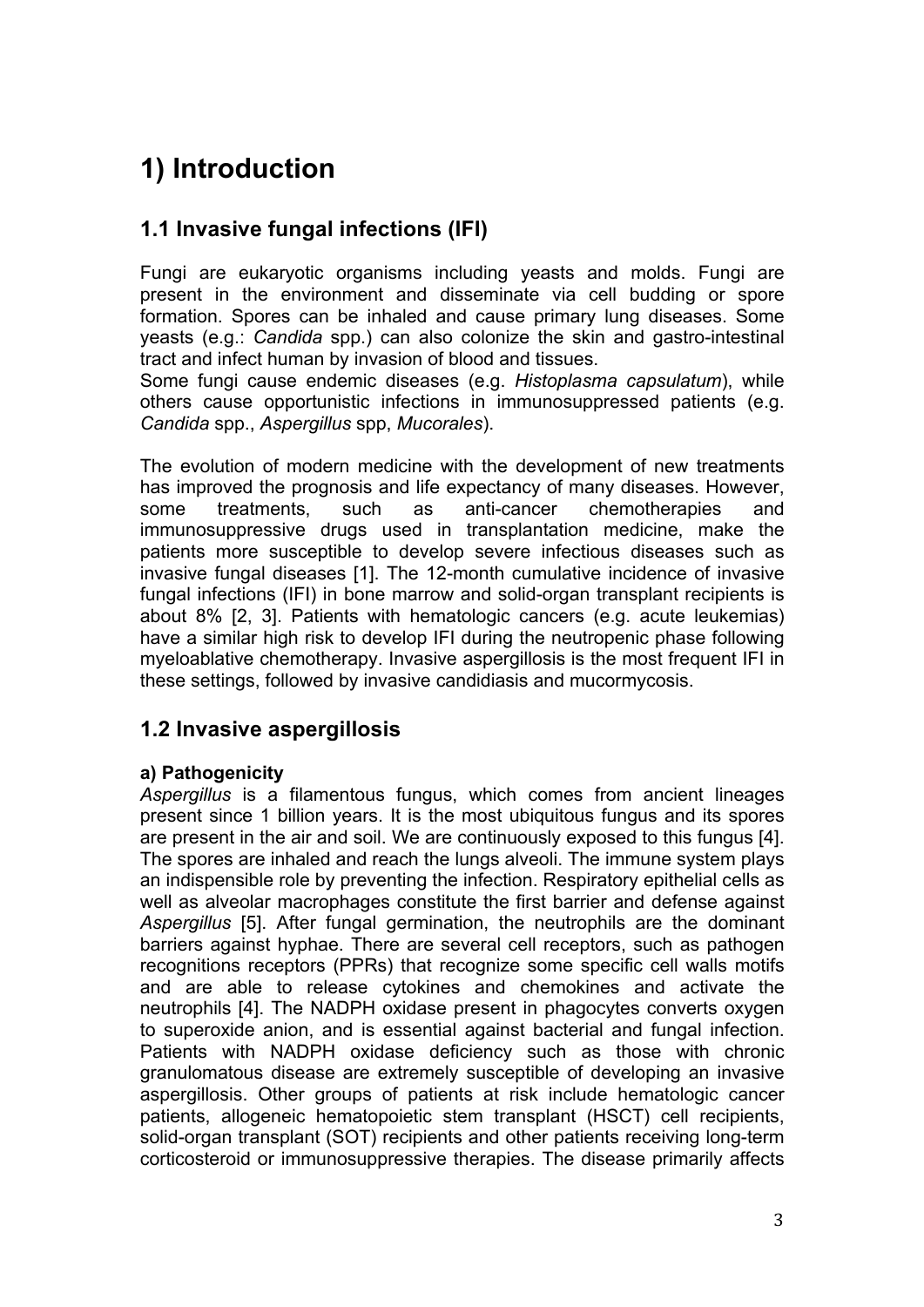the lungs or sinuses and can disseminate to other organs (brain, skin, kidney, gastro-intestinal tract).

*Aspergillus fumigatus* is responsible for 50%-90% of human infections [2, 3, 6], while other species (*A. flavus*, *A. niger*, *A. terreus*) may occasionally cause diseases.

### **b) Epidemiology**

Invasive Aspergillosis (IA) remains the most common mold infection in immunocompromised patients [2, 3]. It can be said that their prevalence has risen in the past few years. A retrospective cohort study made at the Fred Hutchinson Cancer Research Center in Seattle from 1985 through 1999, among hematopoietic stem cell transplantation (HSCT) patients, showed that the incidence of IA strongly increased after 1992 [7]. Another retrospective study was made in 11 Italian transplantations centers between 1999 and 2003 among HSCT patients. A total of 3228 patients were included in the study where 121 had an IFI (3,7%). The most frequent pathogen found was *Aspergillus* species (86 episodes) with a high mortality rate, followed by *Candida* species (30 episodes) [8]. In the United States, the Transplant-Associated Surveillance Network (TRANSNET) reported a 12-month cumulative incidence of IA among HSCT and SOT recipients of 1.6% and 0.7%, respectively [2, 3]. IA was the first and second cause of invasive fungal infection, respectively.

### **c) Prognosis and Mortality**

In the TRANSNET cohorts, the 12-month survival rate of IA was 25% and 59% in HSCT and SOT patients, respectively [2, 3]. In another North-American cohort (PATH Alliance Registry), the 12-month survival of IA was 64% [6].

#### **d) Clinical presentations**

IA mostly involves the lungs, reflecting the most common portal of entry. Signs and symptoms, such as fever, cough and dyspnea are non-specific and most patients with IA do not have respiratory symptoms [4, 5]. Primary involvement of upper respiratory airways with sinusitis is also possible. In patients with severely impaired immune defenses, such as neutropenia, angio-invasion occurs and is characterized by a necrosis in the lung parenchyma. Pleuritic chest pains as well as hemoptysis are frequent symptoms. It can be complicated by dissemination in blood and infection of other organs such as skin, brain, kidneys, liver or spleen. If the central nervous system is involved, the consequences are dramatic, with seizures, focal neurologic symptoms or stroke [9].

#### **e) Diagnosis**

The diagnosis of IA is based on clinical, microbiological and radiological criteria. Unfortunately, the available diagnostic tests have limited performance. Clinical signs are often absent or delayed, radiological signs are not specific and microbiological tests lack sensitivity.

The European Organization for Research and Treatment of Cancer/Invasive Fungal Infections Cooperative Group (EORTC) and the National Institute of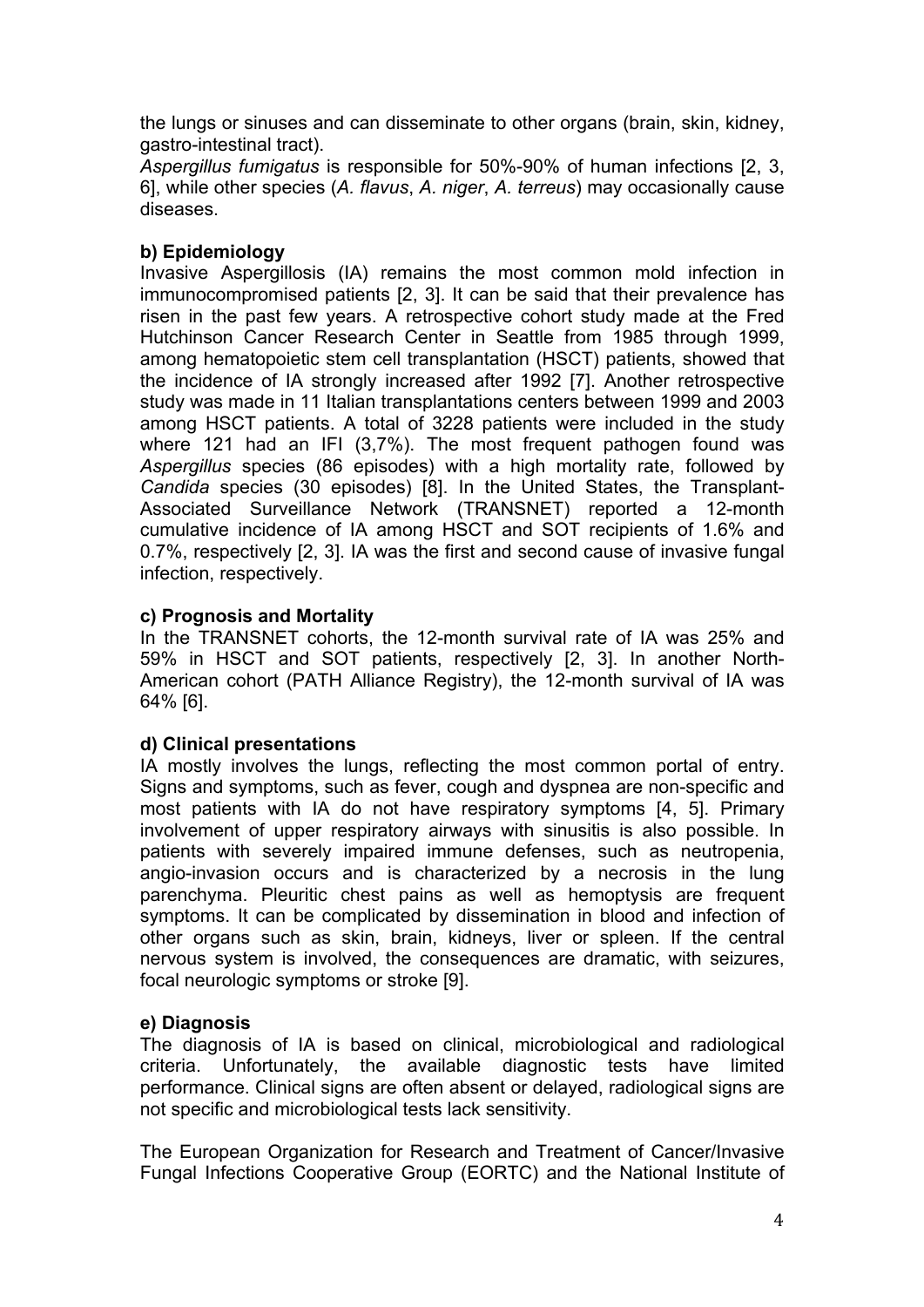Allergy and Infectious Diseases Mycoses Study Group (MSG) published standard definitions for invasive fungal infections (IFI) to simplify clinical and epidemiological research [10]. The definition classifies the patients in 3 different groups of probability for the diagnosis of IFI, "proven", "probable", and "possible" IFI.

**Proven IFI:** Requires proof by histopathology or isolation of the fungus by culture of a normally sterile body site (e.g. blood, brain tissue…).

**Probable IFI:** Requires the presence of a host factor (immunosuppressive conditions), a radiological criterion of the disease (e.g. nodular lesion of the lung) and a mycological criterion (microbiological documentation of the fungus by culture, PCR or serological tests)

**Possible IFI:** This category only considers patients with host factors and radiological criteria of IFI but who do not have any mycological criterion.

#### **Imaging technologies**

It has been recognized since the 1980s that imaging plays a predominant role in the early diagnosis of IA [11]. High resolution CT-scanning represents the imaging of choice for the diagnosis of invasive fungal infections. Although the images are not specific and can occur in other infections or diseases, some of them are strongly suggestive of IA when observed in high-risk immunocompromised patients [12]. Well-circumscribed lung lesions (nodules or masses) represent the most frequent representation of IA among neutropenic patients [13]. Macronodules have more than 1cm diameter and small nodules <1cm. The halo sign corresponds to a central dense lesion surrounded by an area of ground glass opacity, which corresponds to a coagulation necrosis surrounded by hemorrhage. This sign occurs early in the course of IA (usually during the the first two weeks) [13, 14]. It has been recognized that the initiation of antifungal treatment on the basis of the identification of a halo sign is associated with a better response to treatment and improved survival [15]. Ground-glass-opacity is a hazy increased attenuation of the lung, through which the background of underlying bronchovascular structures is still visible, which is not the case with consolidation. The air crescent sign is a pocket of air interposed between a lung sequestrum. It occurs late in the course of the infection and is often followed by a cavitation. It may move when the patient changes the position and can cause hemoptysis if symptomatic [16]. Hypodense sign describes a central hypointensity in lung consolidation or nodules [17]. Its sensitivity is low, but the high specificity makes it a good predictor for IA, and could also be a precursor to the development of cavitation, which is a late sign of IA.

#### **Microbiological diagnosis**

The diagnosis of IA relies on a constellation of several diagnostic tests, including direct examination (e.g. silver staining of respiratory secretions or tissues), histopathology, culture, antigen detection (galactomannan, 1,3-betad-glucan) and PCR. Because the sensitivity and specificity of these markers is limited, these tests should be combined and interpreted in conjunction with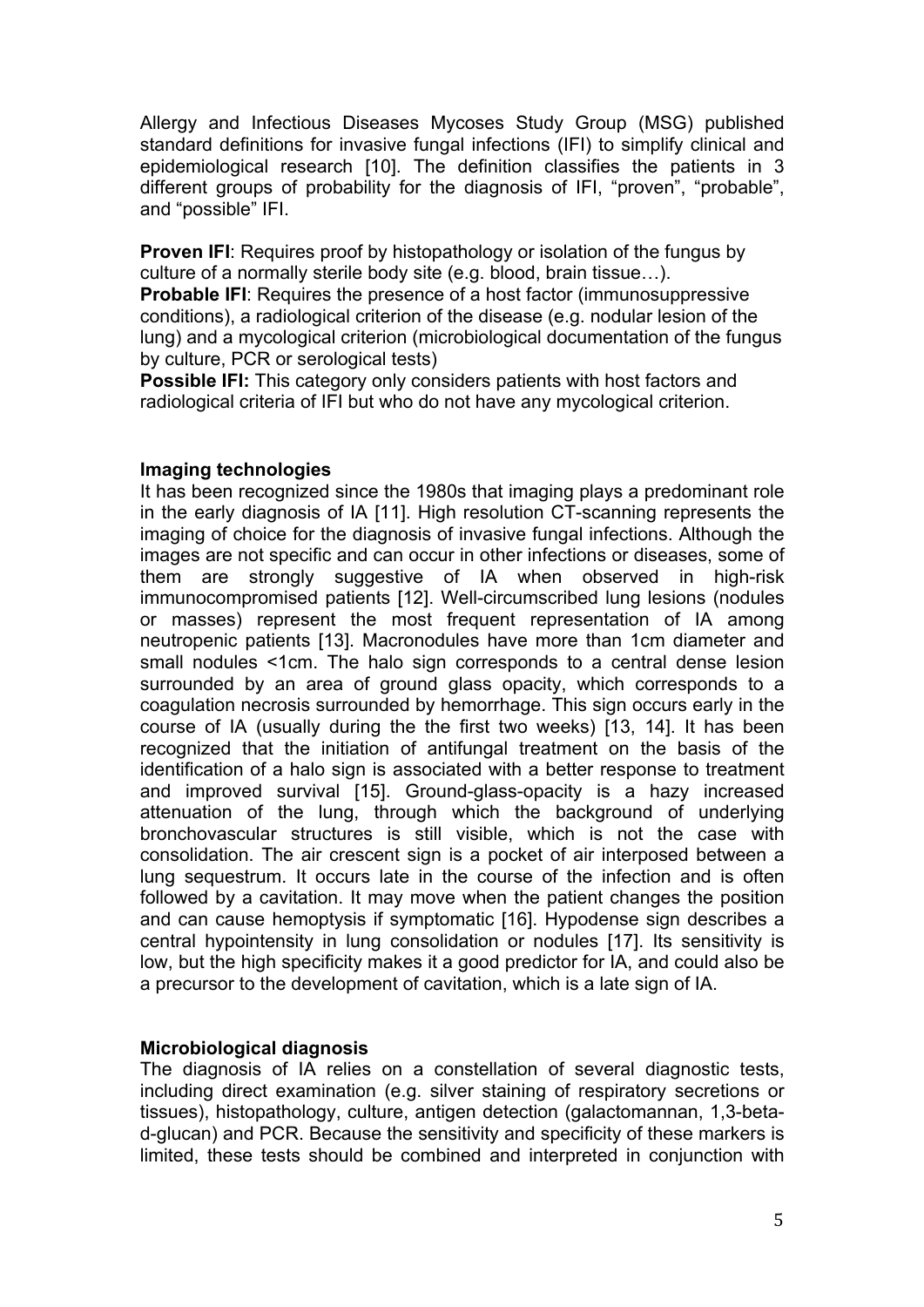the underlying host conditions (underlying disease and immunosuppression) and clinical signs (mainly radiological signs).

### **Galactomannan (GM):**

GM is a polysaccharide cell-wall component that is released during IA. It can be detected in serum, plasma or other body fluids by the Platelia *Aspergillus* enzyme immunoassay, a double sandwich ELISA using a monoclonal rat antibody directed against GM. The results of the test are expressed as a ratio of optical density (OD) with a threshold of 0,5 [18]. Two consecutive positive results above 0.5 increase the specificity. A screening strategy with GM monitoring once or twice a week is recommended for the early detection of IA in high-risk patients. False positive GM results have been reported, for example cross-reactivity with other fungi (e.g. *Penicillium*, *Fusarium*), β-lactam antibiotics, blood transfusions and blood-derived products or food additives (sodium gluconate) [18]. The performance of the GM test for the diagnosis of IA has been studied in two meta-analyses, with a sensitivity of 70-80% and a specificity of 80-85% [19, 20]. However, the results of the test showed differences among the different populations groups. Tests performances were acceptable among patients with hematologic malignancies, but they appears to be lower in solid-organ transplant recipients [20]. GM can be also detected in bronchoalveolar lavage fluid (BAL) or cerebrospinal fluid (CSF). In BAL, the test has a sensitivity and specificity of 85-90% and 90-95%, respectively [21, 22]. However, the optimal cutoff of GM in the BAL might be higher (≥1 instead of 0,5). One study also reported a good performance for detecting cerebral aspergillosis in CSF (88% sensitivity and 96% specificity) [23].

### **1,3-beta-d-glucan (BG)**

Beta-D-glucan is a major polysaccharidic component of the fungal cell wall. It can be detected in serum in many invasive fungal infections, including IA, invasive candidiasis and *Pneumocystis jirovecii* pneumonia, with the exceptions of mucormycosis and cryptococcosis. Four (1-3)-β-d-glucan tests have been developed for BG detection in serum and their performance is similar [18]. The Fungitell test (Associates of Cape Cod Inc.) is the most widely used. The cutoff of positivity differs according to the test used and is 80 pg/ml for the Fungitell. False positive results have been reported in patients treated with B-lactam antibiotics, concomitant bacterial infections, renal replacement therapy, blood transfusions or blood derived products, immunoglobulins, as well as cellulose containing dressings [18]. A limitation of the test is the low sensitivity. A meta-analysis was performed among hematooncological patients including six cohort studies and showed a sensitivity of 49,6% and a specificity of 98,9% for two consecutive positive tests in serum [24]. The test is not suitable for testing in BAL or other clinical samples.

### **Histopathology and cytology**

Respiratory secretions and any tissue biopsy should be analyzed by direct examination. A biopsy is not always possible because the patients are often very susceptible to bleeding and infections due to immunosuppression (e.g. thrombopenia in hematologic cancer patients), but it should nevertheless be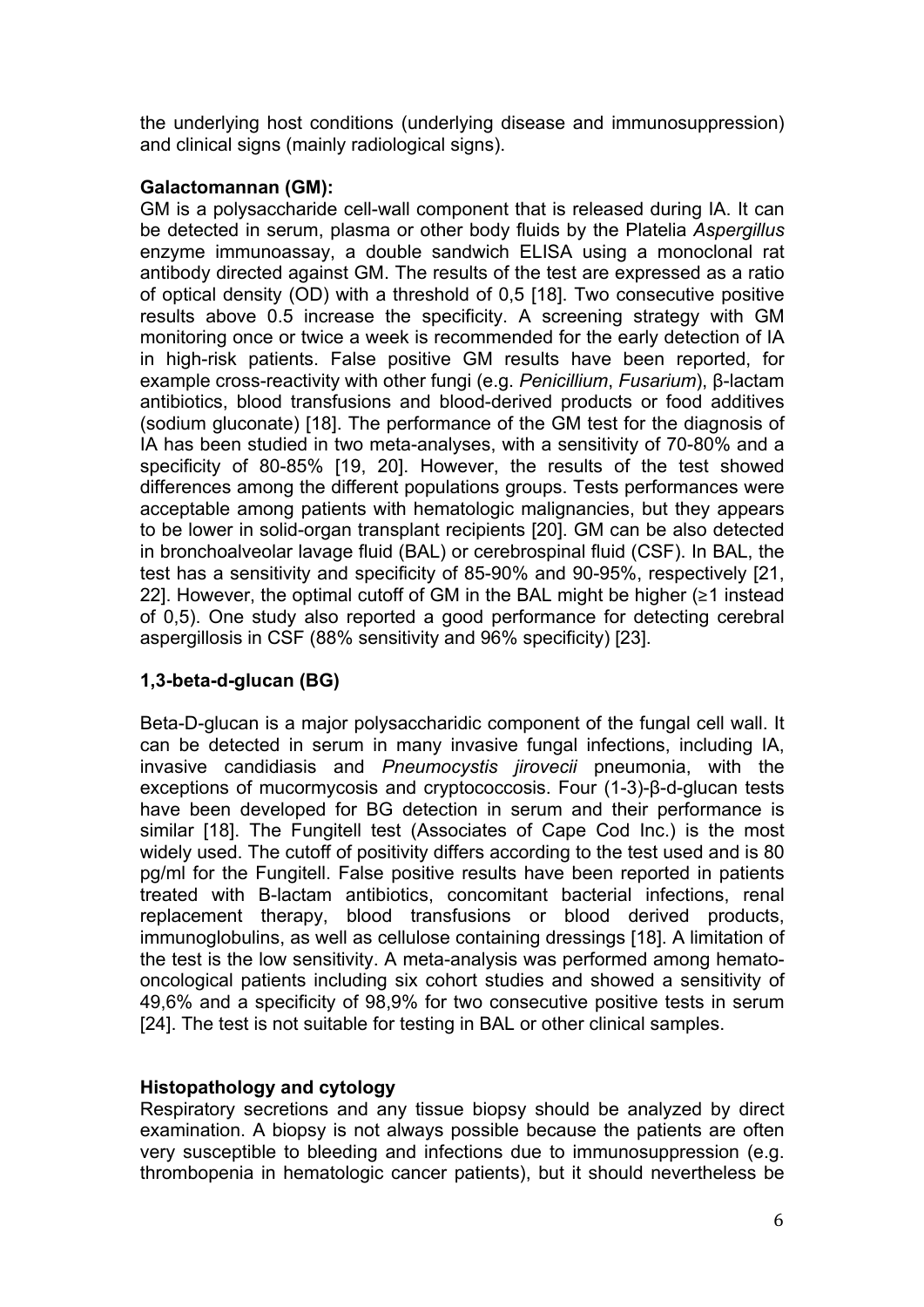performed whenever possible. The demonstration of fungal elements invading tissues constitutes a criterion for proven IFI.

#### **Culture**

Culture of BAL or other respiratory secretions is important for the diagnosis. However, the sensitivity of BAL culture is low, ranging between 20% and 50% [6, 25, 26]. Furthermore, several cases of positive BAL culture reflect colonization rather than infection, especially in case of lung transplant recipients or patients with chronic lung diseases [27].

Culture should also be performed on any biological sample taken from a suspected site of infection (skin, tissue biopsy, pleural fluid).

In blood culture, it is extremely difficult to find molds, because they do not sporulate in blood.

#### **Polymerase chain reaction (PCR)**

PCR will be included in the next revised EORTC/MSG definitions of IA. Lack of availability and lack of standardized methods however remains a limitation. Indeed, we can find a lot of differences concerning the gene targets, the choice of primers and probes, the clinical specimens tested (blood, BAL fluid, serum, CSF, tissue biopsy), the thresholds of detection, and the positive cutoff [28]. A meta-analysis conducted among onco-hematological patients showed a sensitivity of 75% and a specificity of 87% for two PCR positive results in blood or serum, and a sensitivity of 88% and a specificity of 75% for only one positive result [29]. The results found in BAL are even more encouraging with a sensitivity of 91% and a specificity of 92% [30]. The studies that can be found in literature mostly include onco-haematological patients. The performance of PCR in patients with other type of immunosuppression is unknown. Review and meta-analysis comparing the PCR and GM in serum or BAL showed encouraging results when combining both diagnostic methods [31-33]. Recent development of a consortium for improved standardization of PCR procedures motivates the introduction of *Aspergillus* PCR testing in the ongoing revised definitions of invasive fungal disease from the EORTC/MSG [34].

#### **f) Treatment and prevention**

Three antifungal drug classes are available for the treatment of IA, the polyenes (e.g. amphotericin B) the triazoles (e.g. voriconazole, itraconazole, posaconazole and isavuconazole) targeting the ergosterol component of the cell membrane, and the echinocandins (e.g. caspofungin, micafungin, anidulafungin) targeting the beta-glucan component of the fungal cell wall.

The primary therapy for IA is voriconazole according to the guidelines of the Infectious Diseases Society of America [35]. In a randomized, unblinded trial, initial treatment with voriconazole showed better outcomes than deoxycholate amphotericin B (52,8% success in the voriconazole group vs 31,6% in the amphotericin B group) [36]. Survival was also significantly better in the voriconazole group (70,8%) vs the amphotericin B group (57.9%) and voriconazole therapy was associated with fewer side effects. New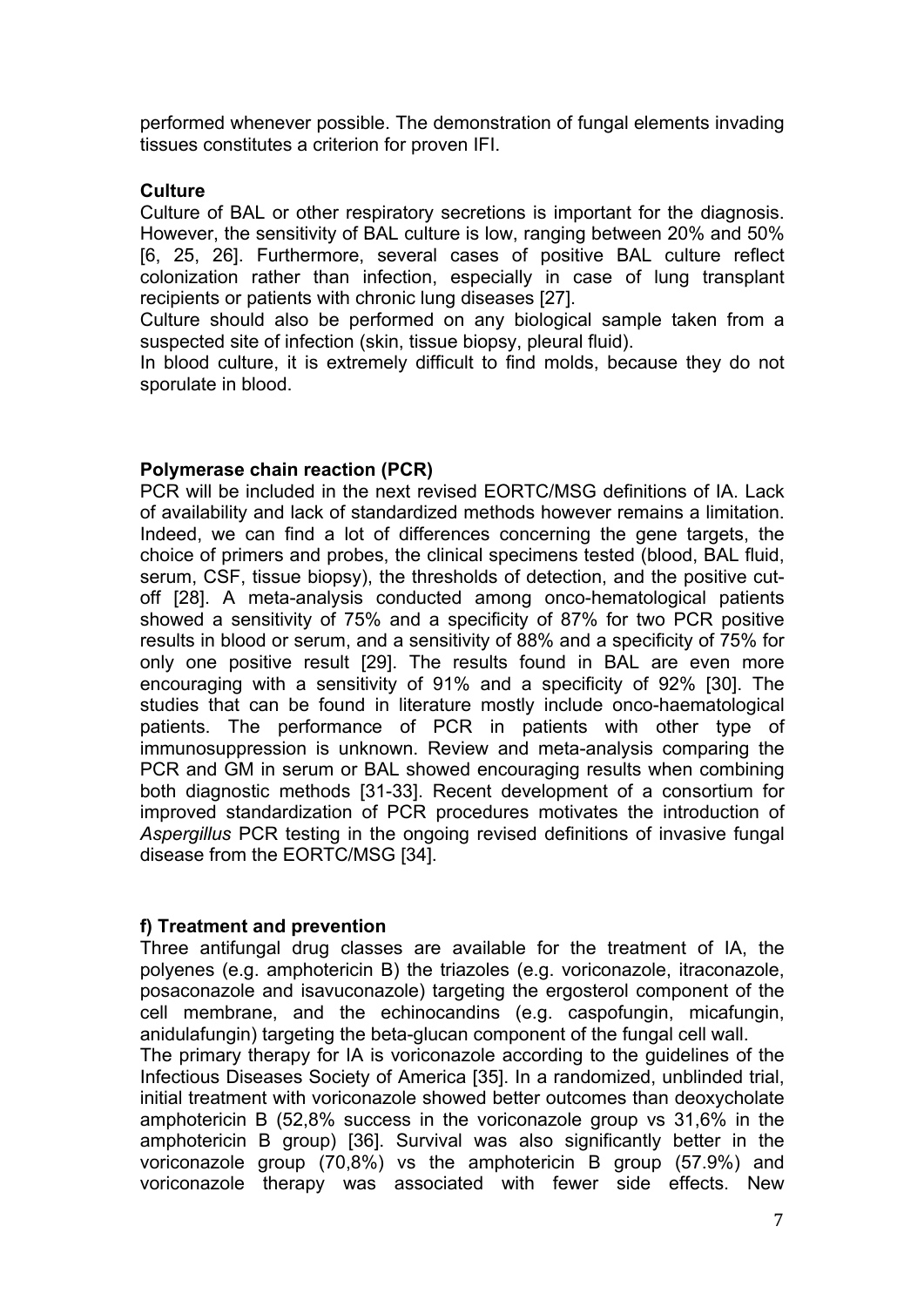formulations of Amphotericin B (liposomal or lipid-complex) and echinocandins are second-line options [35].

Besides treatment of proven or probable IA cases, strategies have been developed for the prevention of IA. The first approach is universal posaconazole prophylaxis for all hematologic cancer patients during the highrisk neutropenic phase [37, 38]. Another strategy consists in a preemptive approach with monitoring of fungal biomarkers in serum, such as galactomannan or beta-glucan, and start further investigations (e.g. CT-scan, bronchoscopy) and antifungal treatment in case of a positive test.

## **2) Objectives**

The isolation ward of Lausanne University Hospital applies a standardized preemptive approach for the diagnosis and management of IA for all patients with hematologic cancer and prolonged neutropenia following intensive chemotherapy, who are at high risk to develop such infections. Of note, instead of giving systematic posaconazole prophylaxis to all patients, we monitor twice weekly the galactomannan (GM) in serum. Chest CT-scan is performed for any clinical suspicion (e.g. positive GM value, persistent or relapsing fever) and bronchoscopy with analysis of the bronchoalveolar lavage fluid (BAL) is performed in case of abnormal chest CT imaging.

The general aim was to investigate the respective contribution and timing of each of these diagnostic procedures (i.e. serum GM, CT-scan, bronchoscopy) for the diagnosis of IA. In particular, the following objectives have been defined:

i) **To assess the role of galactomannan (GM) monitoring in serum for the early diagnosis of IA**. Serum GM testing is recommended for the diagnosis of IA [28, 35]. For high-risk hematologic cancer patients, a monitoring of GM in serum (e.g. bi-weekly) is recommended during the neutropenic phase following intensive myeloablative chemotherapy. However, the actual benefit of serial GM monitoring for the early detection of IA is not well demonstrated with controversial data reported in the literature [39, 40]. The objective was to determine the role of serum GM monitoring for the early detection of IA (timing of positivity of serum GM compared to detection of IA signs by CT-scan). A costeffectiveness analysis of serum GM monitoring was also performed.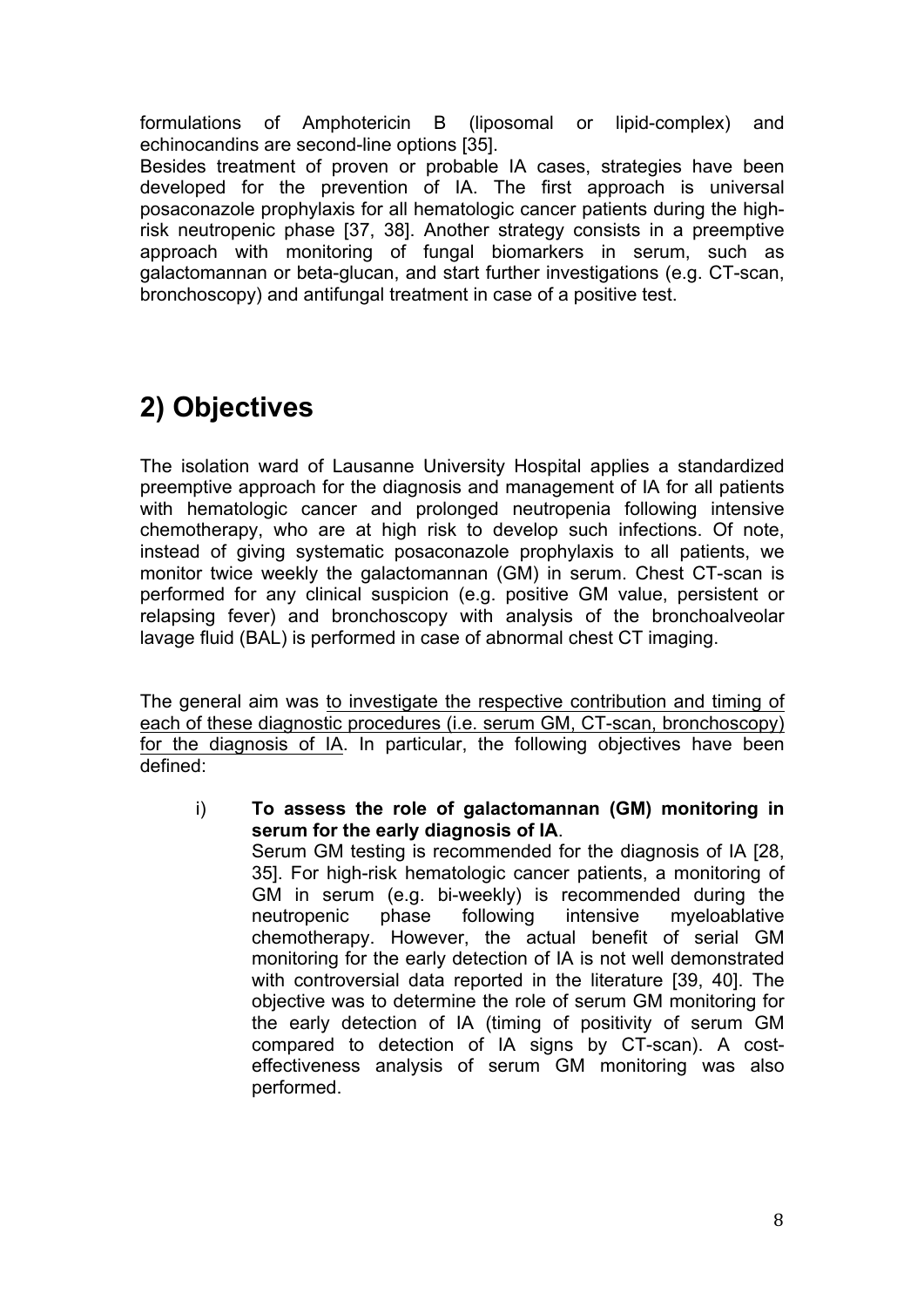**ii) To assess the different radiological patterns of IA in this patients population**

Radiological signs of IA are not specific. Well-circumscribed lesions (i.e. nodules with or without halo sign) are considered to be highly suggestive of IA in this patients' population. However, other radiological patterns, such as non-specific density or infiltration, pleural effusion or tree-in-bud patterns may be observed and their frequency is not well described in the literature. The objective was to provide a systematic description of all lung lesions observed in IA cases.

## **3) Methods**

All patients admitted in the Isolation Ward of Medicine of the Lausanne University Hospital for a chemotherapy course for the treatment of hematologic malignancies between January 2007 and November 2017 were considered for this analysis. Patients with a diagnosis of proven or probable invasive mold infections according to EORTC-MSG criteria [10] were identified via our electronic database system (Secutrial). Clinical data were retrospectively collected in the electronic medical records of these patients, including baseline characteristics (gender, age, underlying malignancy, other underlying diseases, type of chemotherapy), characteristics of invasive fungal infections (EORTC-MSG classification, type of pathogenic mold, site of infection), results and timing of diagnostic procedures (galactomannan in serum and BAL, CT-scan, bronchoscopy, other invasive procedures, fungal cultures and PCR) and antifungal treatment (antifungal drug and timing of introduction). Response to the therapy was assessed at week 4 according to EORTC-MSG definitions of success or failure [41]. Overall survival was assessed at week 12.

### **Inclusion criteria:**

This analysis was restricted to patients presenting the following criteria:

- Patients with hematologic cancer, patients with an expected duration of neutropenia of more than 10 days, for whom a monitoring of serum galactomannan (GM) was performed bi-weekly during the neutropenic phase. This usually includes:
	- o Patients with acute leukemia undergoing intensive myeloablative chemotherapy
	- o Patients with aplastic anemia and prolonged neutropenia
- Diagnosis of proven or probable IA according to EORTC-MSG criteria

### **Exclusion criteria:**

- Patients with other types of hematologic cancers, for whom other chemotherapies were used with an expected duration of neutropenia of less than 10 days and no monitoring of GM in serum.
- Diagnosis of proven or probable invasive fungal infections other than IA or mixed (i.e. *Aspergillus* spp. and non-*Aspergillus* fungi).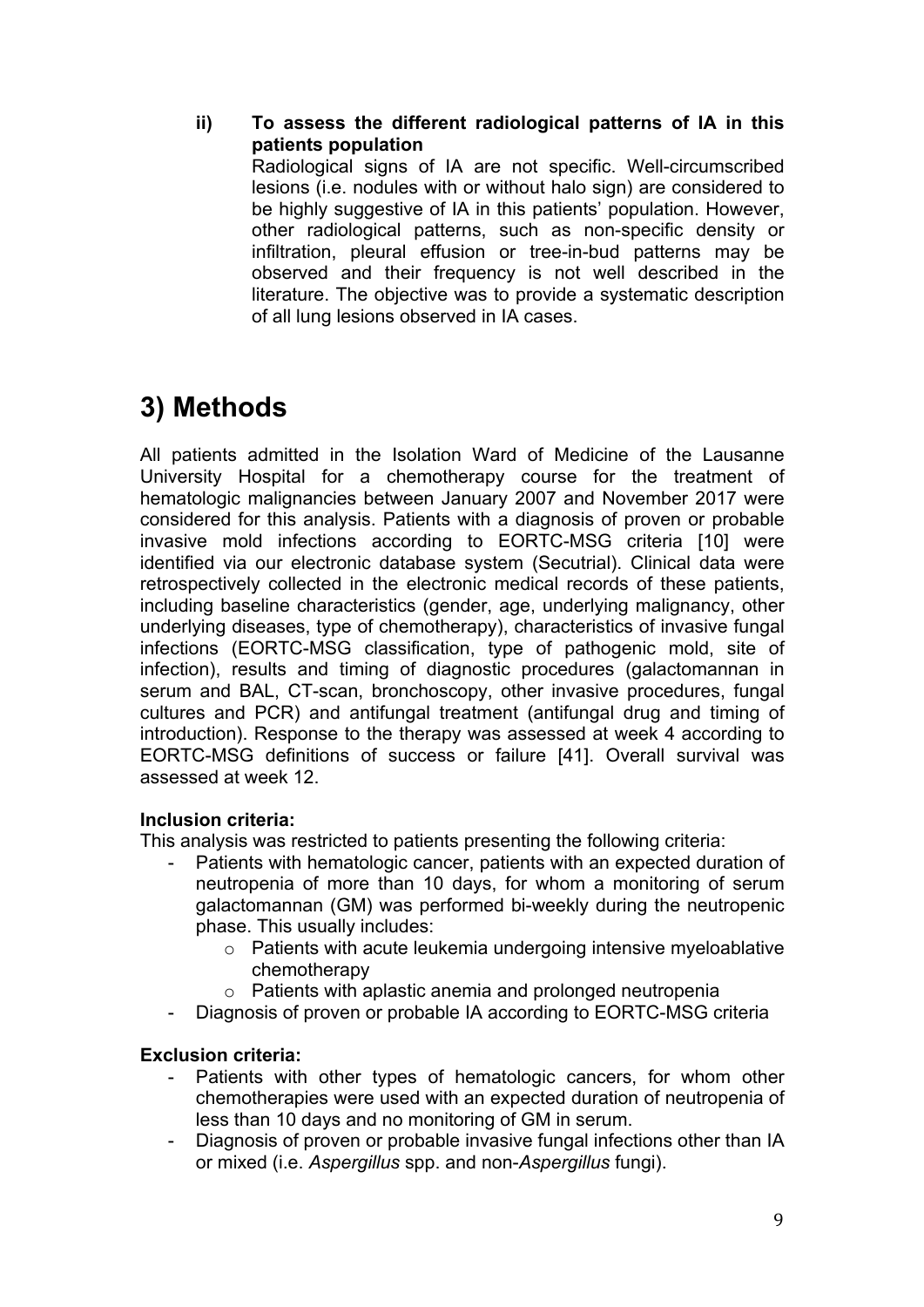#### **Aim i: To assess the role of galactomannan monitoring in serum for the early diagnosis of IA**

In order to assess the actual role of GM monitoring in serum for the early detection of IA, patients were stratified in three groups:

- 1) Group GM: the first marker of IA was a positive serum GM and CTscan (or other diagnostic procedures) confirmed the diagnosis of proven/probable IA
- 2) Group CT: the first marker of IA was an abnormal radiological finding on a CT-scan, that was motivated by persistent fever or clinical signs, and positive GM testing in serum subsequently confirmed the diagnosis of probable IA
- 3) Group IP: the first marker of IA was an abnormal radiological finding on a CT-scan and invasive procedure, such as bronchoscopy or tissue biopsy, was required for the diagnosis of proven/probable IA, while serum GM remained negative

For the cost-effectiveness analysis of serum GM monitoring, we calculated the total number of hospital stays and neutropenic days for the patients eligible during the study period in order to determine the number of GM tests (and related costs) required for the early detection of a single IA case.

### **Aim ii: To assess the different radiological patterns of IA in this population**

Chest CT-scan of all patients were analyzed with an expert radiologist (Dr. Catherine Beigelmann) who did not know the characteristics of the patients. A clinical report form was fulfilled with identification of the following distinct radiological patterns: nodules (number, size), halo sign, reversed halo sign, hypodensity, air-crescent sign, cavity, tree-in-bud pattern, alveolar density, non-specific infiltrate, ground-glass opacity, pleural effusion, extra-pulmonary lesions. The proportion of each sign was assessed.

## **4) Results**

A total number of 44 proven or probable invasive fungal infections (IFI) were identified over the 10-year period. Cases of IFI other than IA or mixed (n=9) were excluded. We also excluded 5 additional cases for which GM monitoring in serum was not performed. Thus, a total of 30 IA cases were considered for this analysis.

### *Characteristics of IA cases* **(Table 1):**

These 30 IA cases (6 proven, 24 probable) were diagnosed in 30 patients (21 acute myeloid leukemias, 4 acute lymphoblastic leukemias, 5 other hematologic malignancies). The primary site of infection was the lung in 28 cases (93%) and an extra-pulmonary site in 2 cases (1 rhinosinusal and 1 cerebral aspergillosis). CT signs consistent with IA were found in all cases and bronchoscopy with BAL was performed in 24/28 (86%) pulmonary IA.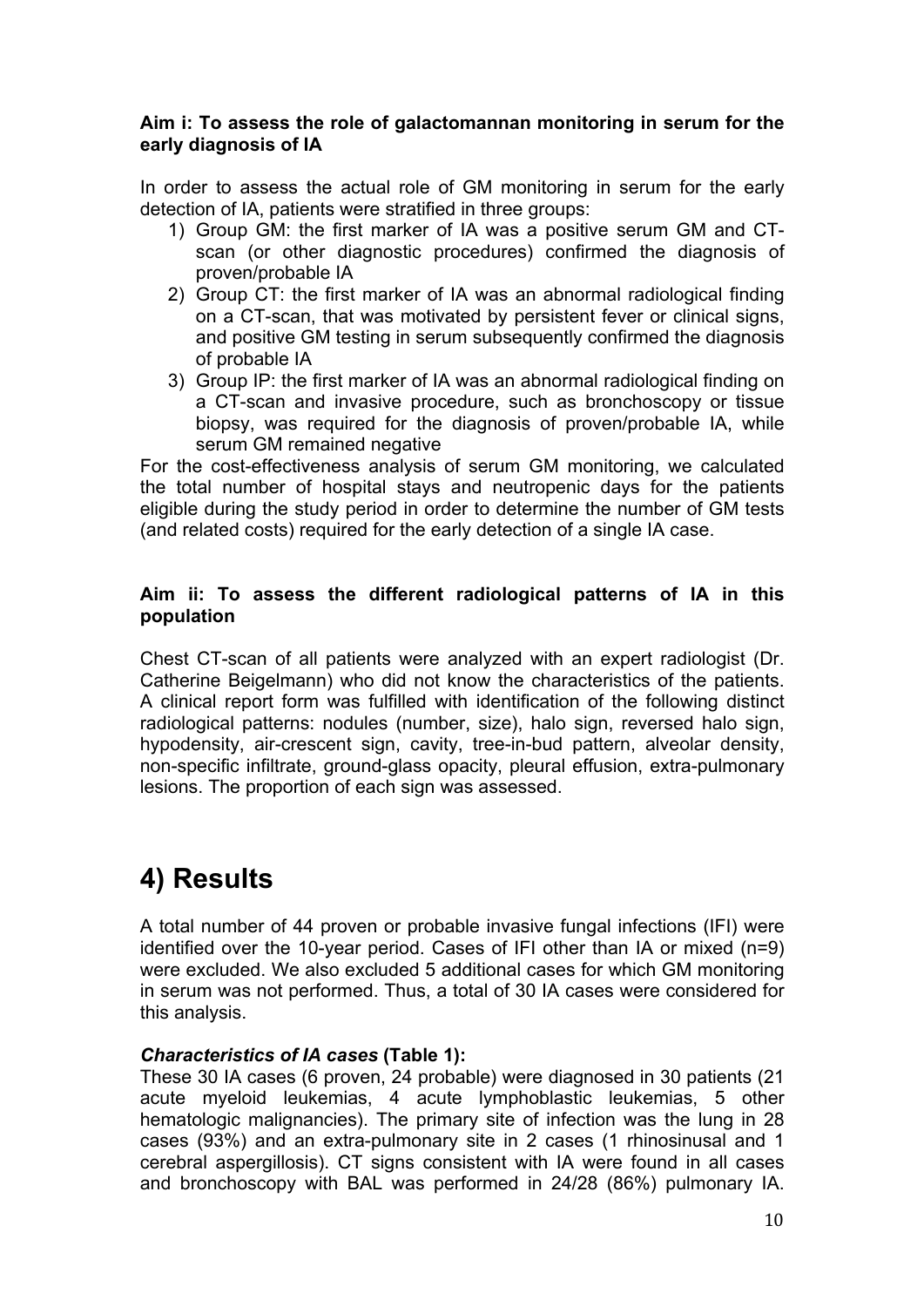*Aspergillus fumigatus* was documented in 14 (47%) and other *Aspergillus* spp. in 3 cases (10%), while diagnosis relied on a positive GM test only in 13 cases (43%).

#### *Respective contributions of the different fungal markers for the diagnosis of IA* **(Table 1):**

The respective contribution of each mycological marker is shown in Table 1. Overall, a positive GM in serum and/or BAL were found in 26 cases (87%), while culture and PCR added a modest contribution in identifying the 4 (13%) remaining cases that were GM negative. A positive culture of respiratory samples was obtained in only 5 cases (17%). PCR was positive in 11/24 (46%) BAL and, overall, allowed species identification in 12 cases (40%). A positive GM in serum was found in 15 cases (50%), of which 11 (73%) had at least two consecutive positive values. A positive GM in BAL was found in 17 of 24 patients (71%) who underwent bronchoscopy (median optical density index 2.9, range  $0.6 - 6.7$ ). Direct examination (silver staining) of BAL was negative in all cases and histopathologic examination of tissue biopsy found mycelia in 4 cases (2 sinus and 2 lung biopsies).

#### *Respective contributions of GM, CT and invasive procedures (IP) for IA diagnosis* **(Table 3):**

Positive GM in serum was the first indicator of IA triggering further investigations (GM group) in 10 cases (31%). In 22 cases (69%), IA was first suspected on the basis of abnormal CT finding, while GM in serum was negative. A subsequent positive GM in serum led to the diagnosis of probable IA in 6 cases (19%) (CT group). In the remaining 16 cases (50%), bronchoscopy or other invasive procedures were required to achieve diagnosis of at least one probable IA by positive GM in BAL, culture or PCR (IP group)

#### *Response to therapy and outcome:*

Response to therapy at week 4 and overall survival rate at week 12 was significantly better for patients with negative serum GM compared to those with a positive GM (100% vs 54%, p=0.005 and 100% vs 57%, p=0.006). However, among patients with a positive serum GM, outcome was similar between GM and CT groups (Table 3).

#### *Cost-effectiveness analysis of galactomannan (GM) screening:*

Considering that bi-weekly GM monitoring was useful for the early detection of IA in 10/32 cases (31%) (GM group), we assessed the number of tests required for the detection of one IA case.

A total of 268 patients were admitted for induction or consolidation chemotherapy of acute leukemia during the study period for a total number of 17'545 days of neutropenia.

Although the exact number of GM tests performed is not available, we estimated that a total of 5'010 tests were required to monitor GM bi-weekly during the neutropenic phase of these patients.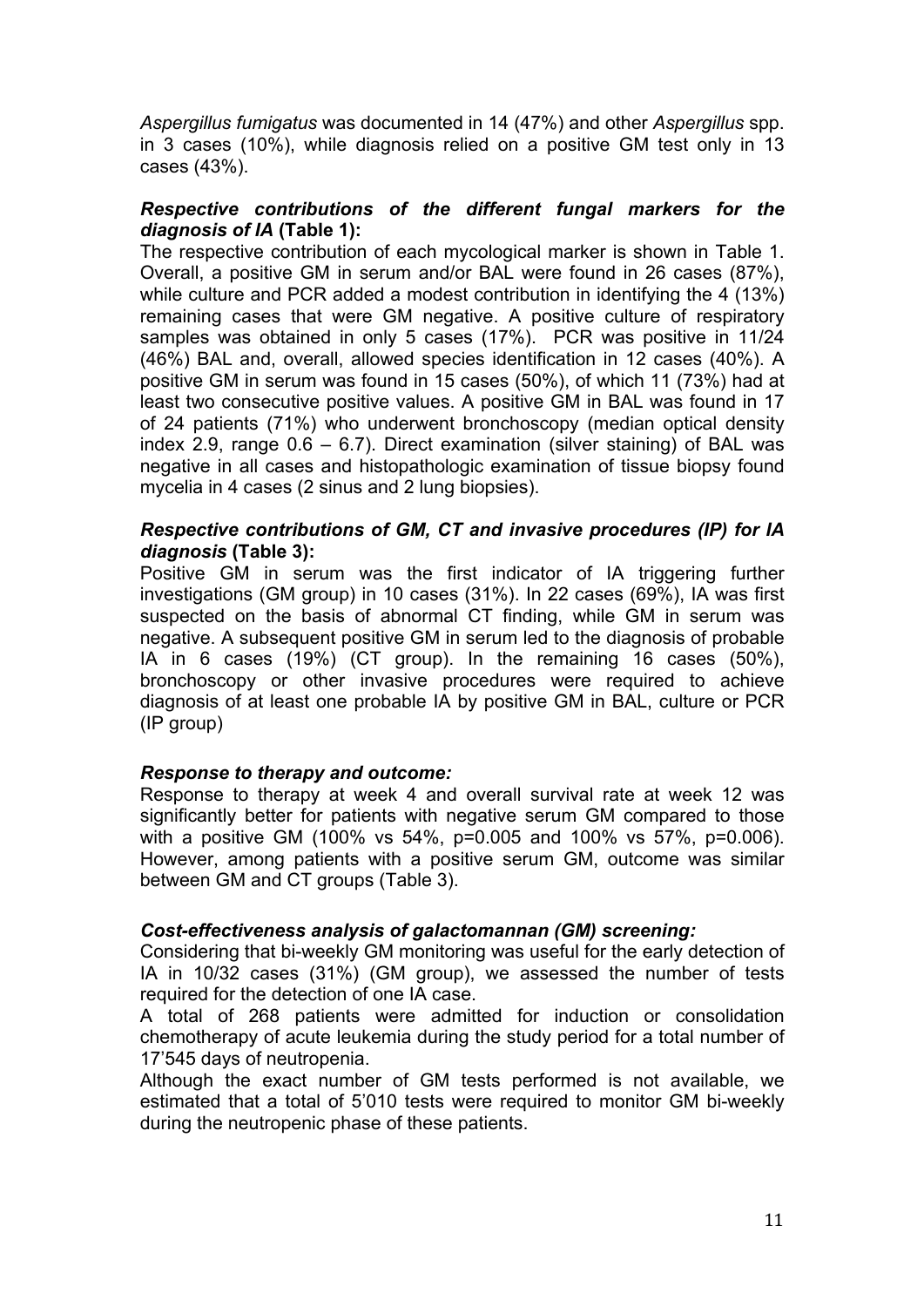As 10 IA cases were identified by this approach, we estimated that approximately 500 GM tests are required for the early detection of a single IA case, which represents a total cost of 14'500 CHF (29CHF/test) for one case.

### *Radiological signs of invasive fungal infections (IFI) on chest CT* **(Table 4):**

For this analysis, only the 28 patients with pulmonary IA were considered. While the characteristic nodules (i.e. well circumscribed lesions) were present in most cases (n=24, 86%), we observed a very large diversity of clinical radiological signs in the setting of IA, as illustrated in Table 4.

The halo sign, which is recognized as an early marker of IA, was observed in 21/24 cases (75%) with nodular presentation, suggesting that most cases were detected at an early stage. Other radiological signs that are not characteristic of IA in this population, such as alveolar condensation or treein-bud patterns, were observed in a substantial proportion of cases.

### **5) Discussion**

In this retrospective analysis, we analyzed all IA cases occurring among patients with hematologic cancer and prolonged neutropenia following intensive chemotherapy over a 10-year period. A total of 30 cases were found in 268 patients (incidence: 11%).

Our analysis focused on the diagnostic approach of invasive aspergillosis, which is particularly difficult and challenging.

The individual performance of GM in serum and BAL were of respectively 50% and 71%, which is relatively lower compared to previous literature data. Recent meta-analyses pooling results from multiple studies showed a 70-80% sensitivity for GM in serum and a 90% sensitivity in BAL [19-21]. The systematic use of bronchoscopy for documentation of possible IA may actually have increased the number of IA cases with negative serum GM. However, we also observed a substantial number of pulmonary IA with positive serum GM (at least two consecutive values) and negative GM in BAL. This is not in agreement with the study of D'Haese et al. suggesting that a negative GM in BAL has very high negative predictive value and virtually excludes IA [42]. Our results suggest that false negative results in BAL may be more frequently observed. However, despite these decreased sensitivity of individual GM testing, the combination of GM in serum and BAL allowed identification of most cases of this study. PCR testing in BAL had lower sensitivity (only 46%) compared to GM and added a modest value added in identifying a few more cases, while the yield of direct examination and fungal cultures remained desperately low.

The most relevant result of this study is the cost-effectiveness analysis of serial serum galactomannan monitoring in this population. Screening of GM in serum is commonly admitted as a pre-emptive diagnostic approach for early detection of IA. This strategy is supported by several studies showing that the diagnosis of IA based on GM detection in serum usually precedes diagnosis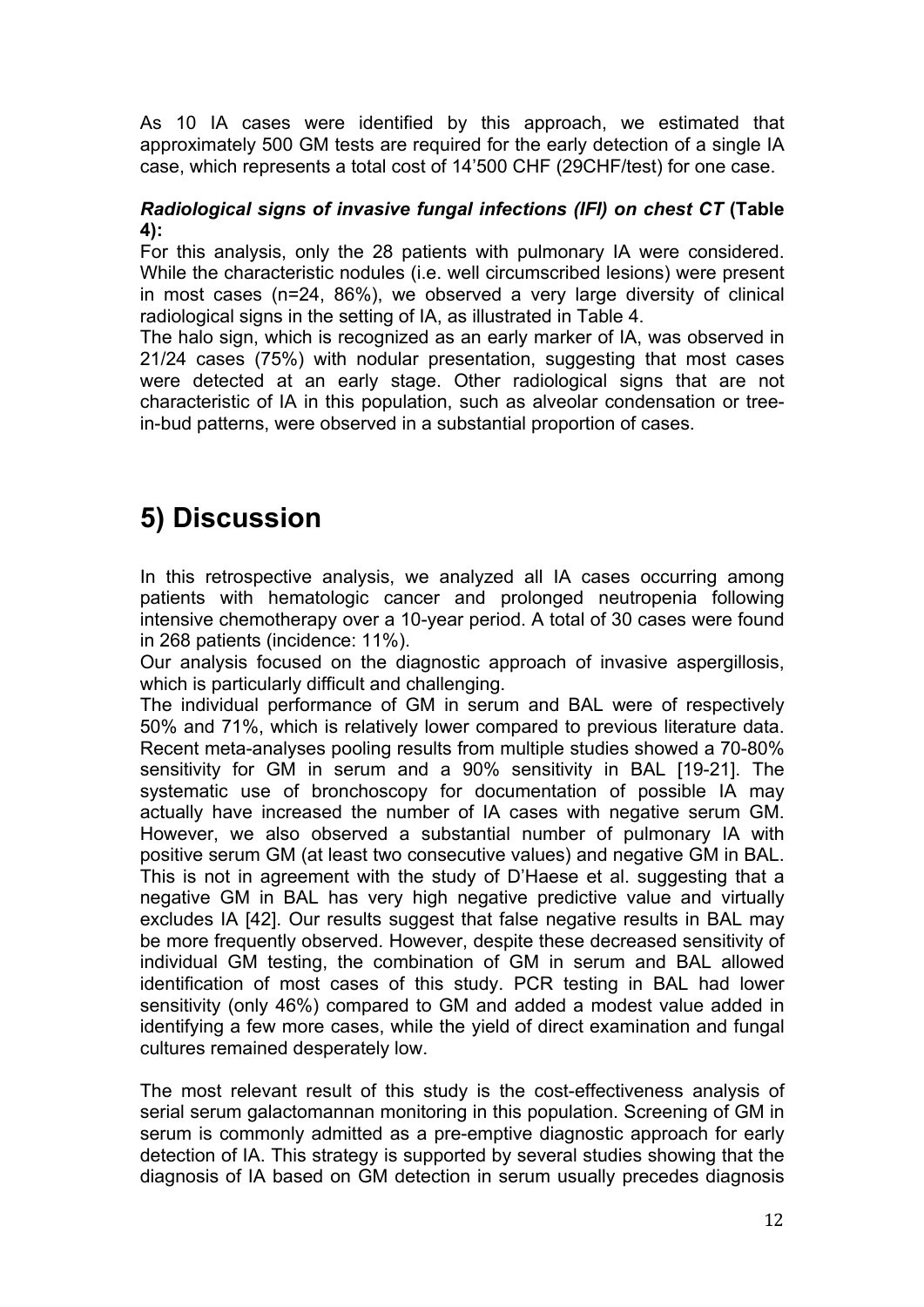by radiological signs on CT-scan [39, 43]. However, controversial data supporting the preeminence of CT over GM have also been published [40]. In our study, positive GM in serum was the first indicator of IA triggering further investigations in 10 cases (31%). We also analyzed the cost-effectiveness of GM monitoring and found that about 500 GM tests were required to detect a single IA, which represents a cost of 14'500 CHF. Based on these results, we may ask ourselves if the screening of GM two times a week makes a real difference for the early diagnosis of IA. On the one hand, this screening represents a substantial workload in terms of time and personal. On the other hand, IA is a very serious disease and important cause of mortality in cases of late detection and GM screening remains a relatively inexpensive test. Finally, we observed that the 10 patients who benefited from early detection of IA by a positive GM triggering further investigations (GM group) did not have a better outcome. While the goal of GM monitoring is to anticipate IA diagnosis for prompt start of antifungal therapy and possible improved outcomes, we observed that mortality was still high among these patients despite early GM detection. Actually, a positive GM test was a factor of bad prognosis irrespective of the timing of GM positivity with respect to CT, which probably reflects the degree of angio-invasion and dissemination of the disease. On the contrary, the prognosis was excellent for patients with negative GM and whose diagnosis of IA relied uniquely on the results of bronchoscopy (100% response at 4 weeks and 100% survival at 12 weeks). In reality bronchoscopy was necessary to achieve the diagnosis of proven/probable IA in half of the cases of this study. These results support our invasive diagnostic approach with systematic bronchoscopy for any suspicion of pulmonary IA on the basis of radiology. It is important to highlight that bronchoscopy was safe and not associated with complications during this 10-year period.

We thus concluded that, while GM remains the most efficient diagnostic marker of IA, the bi-weekly conventional pre-emptive approach of serum GM monitoring in high-risk neutropenic patients did demonstrate a modest benefit in terms of early diagnosis and no benefit in terms of improved outcomes. A clinical based approach with CT and punctual serum GM testing at key time points during the neutropenic phase (e.g. in case of persistent or relapsing fever), followed by systematic bronchoscopy in case of consistent CT lesions, may be an alternative approach.

Another aim of the study was to analyze the radiological pattern of IA. The role of CT-scan in the early detection of IA is well known. Suggestive radiological findings are often the first sign of IA [40]. The difficulty is that clinical signs of IA are not specific or absent in the early stage of the disease. The lesions are not pathognomonic and can be found in other IFI. Many publications have described the radiological pattern of IA in cancer neutropenic patients. Well-circumscribed lung lesions (nodules or masses) represented the most frequent radiological presentation of IA and the halo sign was usually present at early stages [12-15]. Our results confirmed the preeminence of nodules (86% of cases) and of the halo sign (present for 88% of them). However, we observed a large variety of other radiological signs that are usually not considered as radiological criteria of IA by the EORTC-MSG definitions [10]. For instance, tree-in-bud patterns or alveolar condensations were observed in a substantial number of cases. These patterns have been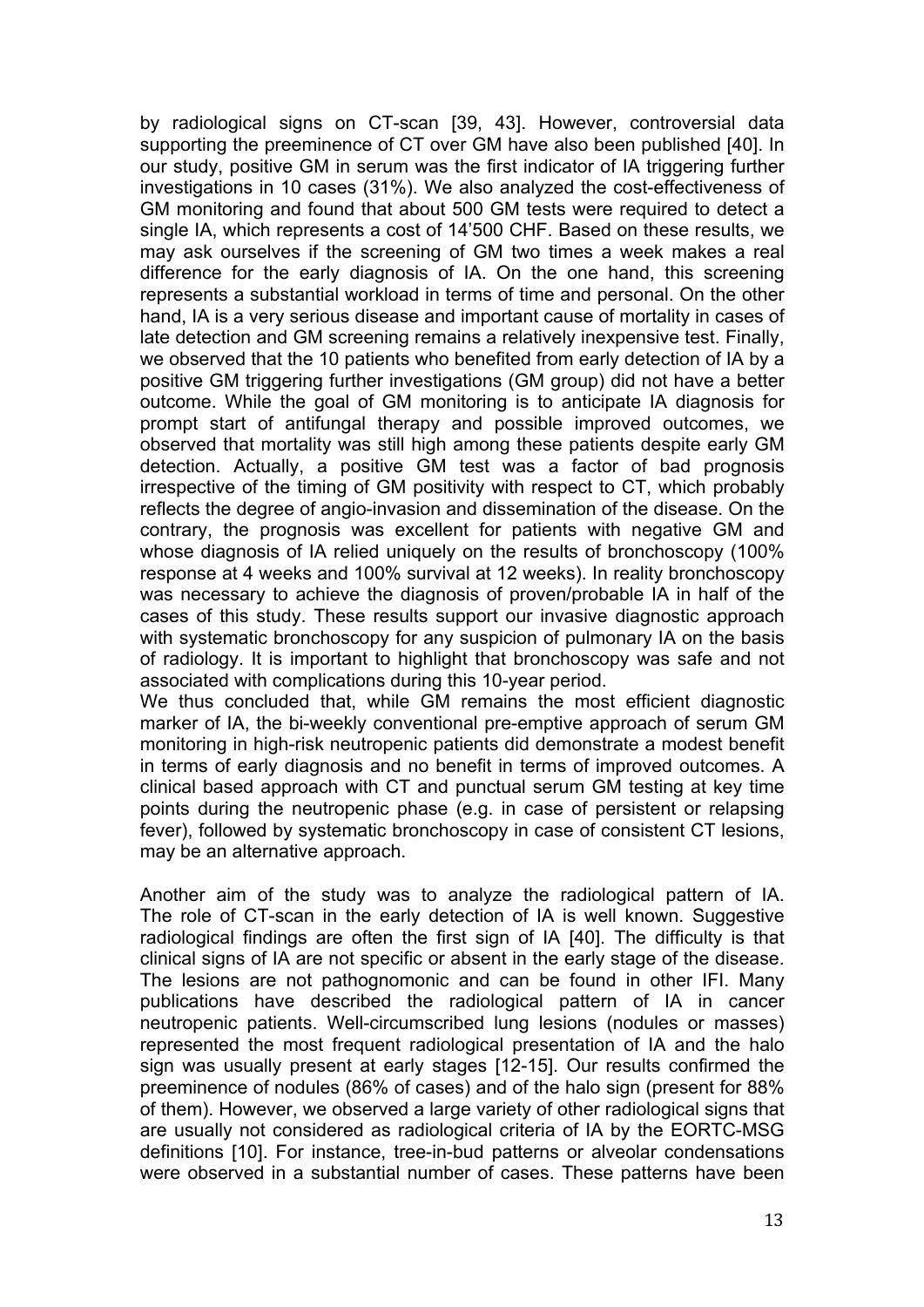observed in IA among patients with lower degree of immunosuppression (i.e. non-neutropenic and/or solid-organ transplant patients) [44-46]. Our data suggest that these non-specific signs are also frequently observed in cancer neutropenic patients. Actually, any radiological abnormality should raise the possibility of IA in these high-risk patients and trigger bronchoscopy to confirm or exclude this diagnosis among others.

Several limitations of this study should be mentioned, such as its retrospective design and the low number of cases despite 10 years of study period. Important strengths should also be outlined. First, this study was conducted in a very homogenous population for which the diagnostic approach was highly standardized. A particularity of our approach is the preemptive use of serial GM monitoring in serum and the crucial role of bronchoscopy, which was performed in 86% of pulmonary IA. Second, all CT-scan of these patients were retrospectively analyzed by a single expert in pulmonary radiology using a systematic approach (clinical report forms) allowing to obtain a rigorous description of these lesions.

In conclusion, our analysis highlights the important role of CT-scan, which was the first indicator of IA (preceding GM positivity or other positive results) in 67% cases of this study. Moreover, we showed that multiple radiological patterns, in addition to the classical nodular presentation, may be observed in pulmonary IA in this population. A low threshold should be maintained to perform chest CT-scan during the neutropenic phase (e.g. in case of persistent or relapsing fever).

We showed that the yield of galactomannan monitoring in serum was relatively modest. This strategy was useful for the early detection of 33% of cases. Because mortality rate remained high among these patients, we did not observe a significant benefit in terms of improved outcome to support this approach. Instead of monitoring GM twice per week, we may propose an alternative approach, which consists in performing punctual serum GM testing at crucial points during the neutropenic phase (e.g. persistent or relapsing fever).

Finally, our strategy supports the use of bronchoscopy in case of any abnormal lung lesion on chest CT among these high-risk neutropenic patients, as this invasive procedure was actually required to document half of the IA cases in this series.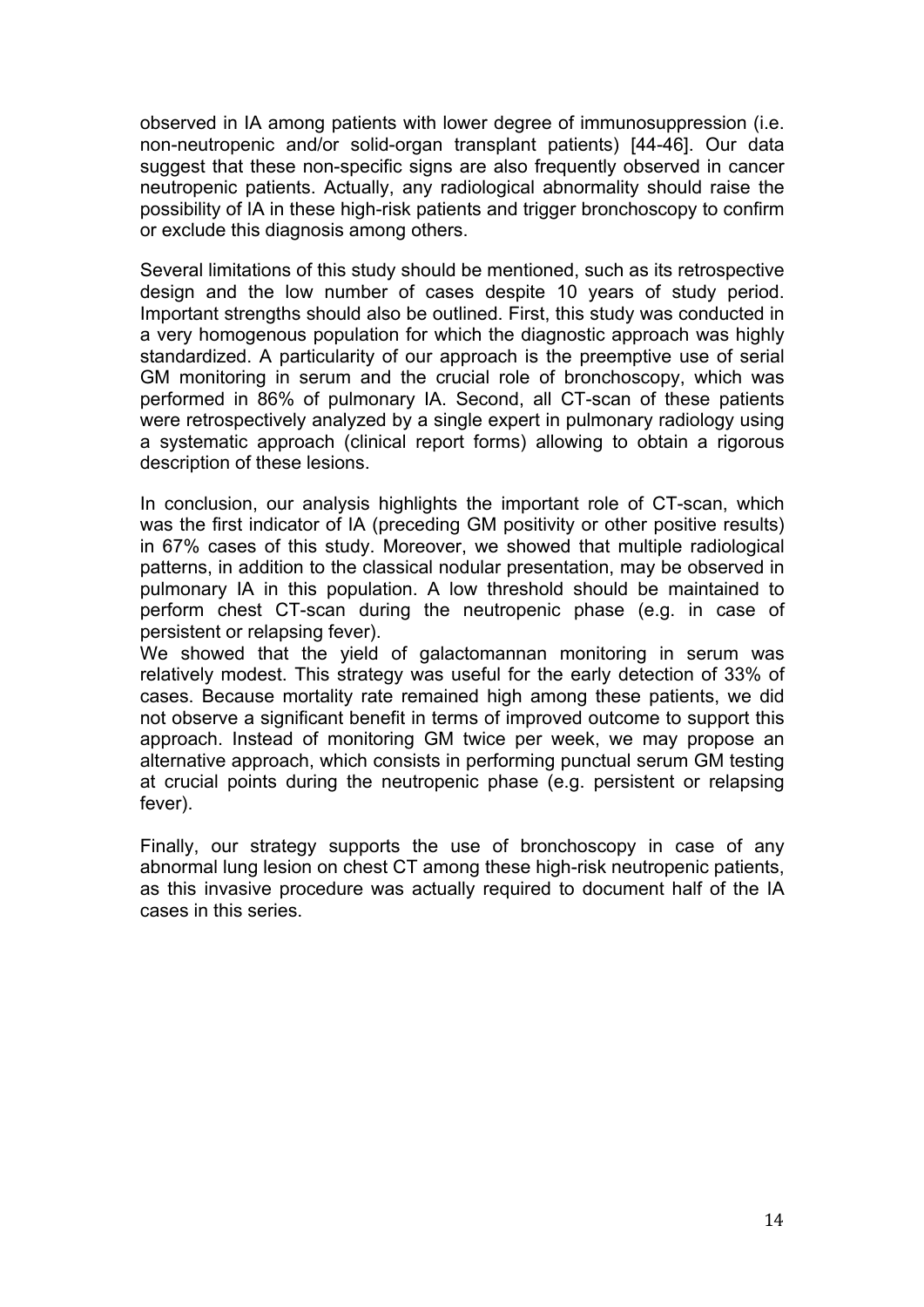## **Output**

These results were presented as a poster (P224) at the international meeting *Trends in Medical Mycology* (6-9 October 2017, Belgrad, Serbia). The abstract has been published with all abstracts of this meeting in a supplement issue of the Journal *Mycoses* (2017, 60, suppl 2; 53-238)

An original research article has been written and will be submitted soon for publication in an international peer-reviewed journal.

Further analysis focusing on the radiological patterns of IA is still ongoing and will make the object of another original research manuscript.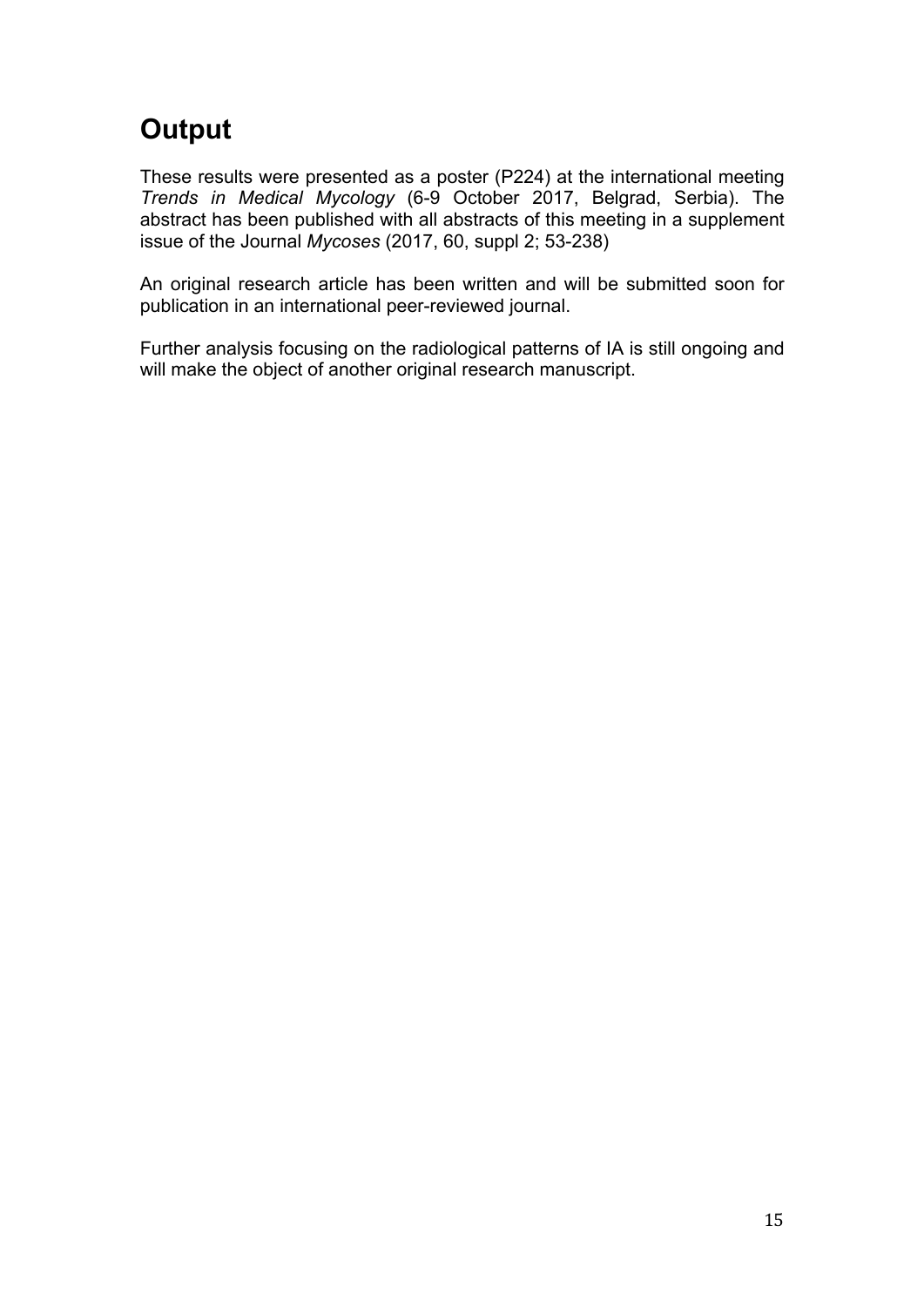### **REFERENCES**

1. Bille J, Marchetti O, Calandra T. Changing face of health-care associated fungal infections. Curr Opin Infect Dis **2005**; 18: 314-9.

2. Kontoyiannis DP, Marr KA, Park BJ, et al. Prospective surveillance for invasive fungal infections in hematopoietic stem cell transplant recipients, 2001-2006: overview of the Transplant-Associated Infection Surveillance Network (TRANSNET) Database. Clin Infect Dis **2010**; 50: 1091-100.

3. Pappas PG, Alexander BD, Andes DR, et al. Invasive fungal infections among organ transplant recipients: results of the Transplant-Associated Infection Surveillance Network (TRANSNET). Clin Infect Dis **2010**; 50: 1101- 11.

4. Sherif R, Segal BH. Pulmonary aspergillosis: clinical presentation, diagnostic tests, management and complications. Curr Opin Pulm Med **2010**; 16: 242-50.

5. Segal BH. Aspergillosis. N Engl J Med **2009**; 360: 1870-84.

6. Steinbach WJ, Marr KA, Anaissie EJ, et al. Clinical epidemiology of 960 patients with invasive aspergillosis from the PATH Alliance registry. J Infect **2012**; 65: 453-64.

7. Marr KA, Carter RA, Crippa F, Wald A, Corey L. Epidemiology and outcome of mould infections in hematopoietic stem cell transplant recipients. Clin Infect Dis **2002**; 34: 909-17.

8. Pagano L, Caira M, Nosari A, et al. Fungal infections in recipients of hematopoietic stem cell transplants: results of the SEIFEM B-2004 study-- Sorveglianza Epidemiologica Infezioni Fungine Nelle Emopatie Maligne. Clin Infect Dis **2007**; 45: 1161-70.

9. Ruhnke M, Kofla G, Otto K, Schwartz S. CNS aspergillosis: recognition, diagnosis and management. CNS Drugs **2007**; 21: 659-76.

10. De Pauw B, Walsh TJ, Donnelly JP, et al. Revised definitions of invasive fungal disease from the European Organization for Research and Treatment of Cancer/Invasive Fungal Infections Cooperative Group and the National Institute of Allergy and Infectious Diseases Mycoses Study Group (EORTC/MSG) Consensus Group. Clin Infect Dis **2008**; 46: 1813-21.

11. Kuhlman JE, Fishman EK, Burch PA, Karp JE, Zerhouni EA, Siegelman SS. CT of invasive pulmonary aspergillosis. AJR Am J Roentgenol **1988**; 150: 1015-20.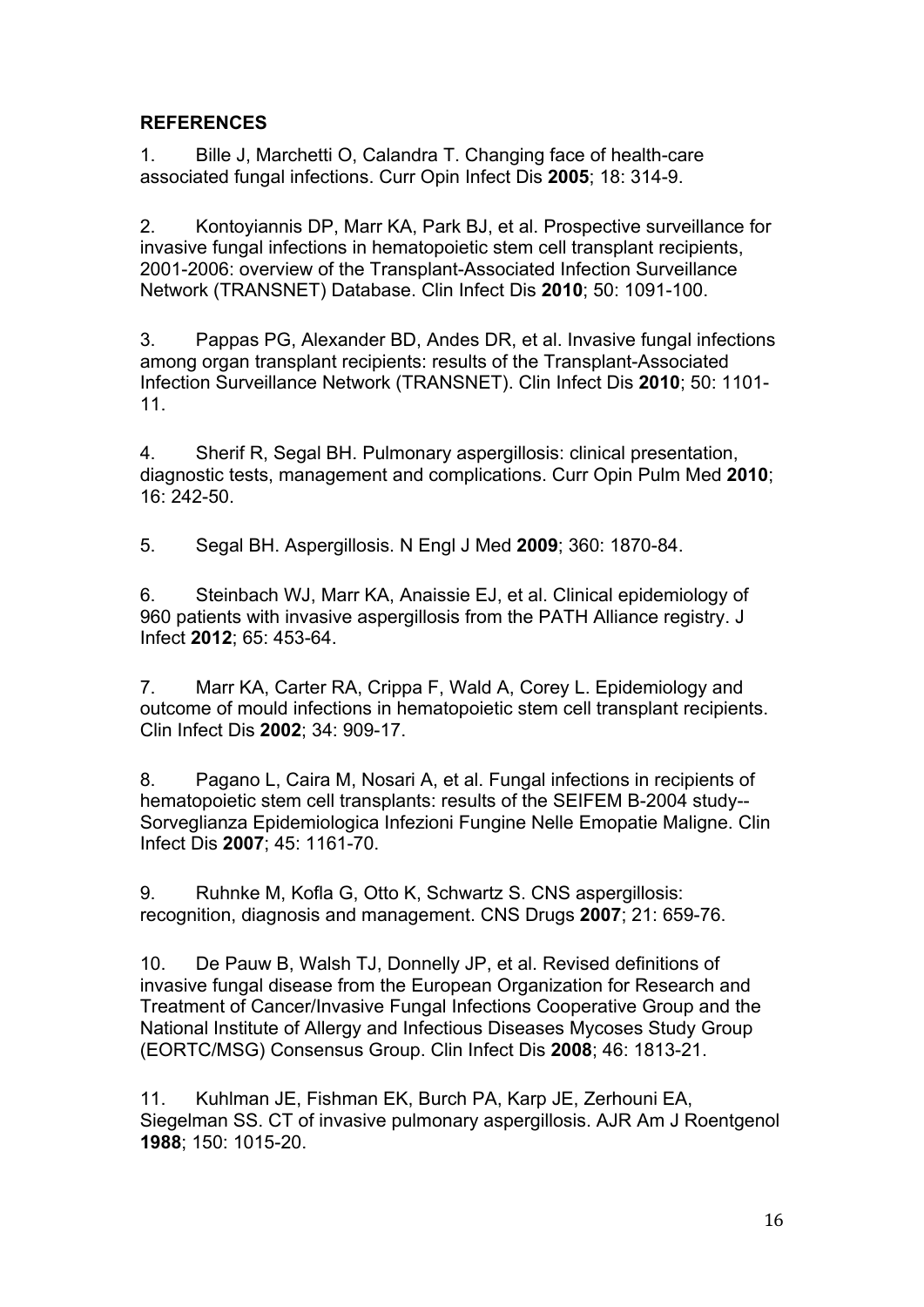12. Brodoefel H, Vogel M, Hebart H, et al. Long-term CT follow-up in 40 non-HIV immunocompromised patients with invasive pulmonary aspergillosis: kinetics of CT morphology and correlation with clinical findings and outcome. AJR Am J Roentgenol **2006**; 187: 404-13.

13. Caillot D, Casasnovas O, Bernard A, et al. Improved management of invasive pulmonary aspergillosis in neutropenic patients using early thoracic computed tomographic scan and surgery. J Clin Oncol **1997**; 15: 139-47.

14. Caillot D, Couaillier JF, Bernard A, et al. Increasing volume and changing characteristics of invasive pulmonary aspergillosis on sequential thoracic computed tomography scans in patients with neutropenia. J Clin Oncol **2001**; 19: 253-9.

15. Greene RE, Schlamm HT, Oestmann JW, et al. Imaging findings in acute invasive pulmonary aspergillosis: clinical significance of the halo sign. Clin Infect Dis **2007**; 44: 373-9.

16. Fred HL, Gardiner CL. The air crescent sign: causes and characteristics. Tex Heart Inst J **2009**; 36: 264-5.

17. Horger M, Einsele H, Schumacher U, et al. Invasive pulmonary aspergillosis: frequency and meaning of the "hypodense sign" on unenhanced CT. Br J Radiol **2005**; 78: 697-703.

18. Lamoth F, Alexander BD. Nonmolecular methods for the diagnosis of respiratory fungal infections. Clin Lab Med **2014**; 34: 315-36.

19. Leeflang MM, Debets-Ossenkopp YJ, Visser CE, et al. Galactomannan detection for invasive aspergillosis in immunocompromized patients. Cochrane Database Syst Rev **2008**: CD007394.

20. Pfeiffer CD, Fine JP, Safdar N. Diagnosis of invasive aspergillosis using a galactomannan assay: a meta-analysis. Clin Infect Dis **2006**; 42: 1417-27.

21. Guo YL, Chen YQ, Wang K, Qin SM, Wu C, Kong JL. Accuracy of BAL galactomannan in diagnosing invasive aspergillosis: a bivariate metaanalysis and systematic review. Chest **2010**; 138: 817-24.

22. Zou M, Tang L, Zhao S, et al. Systematic review and meta-analysis of detecting galactomannan in bronchoalveolar lavage fluid for diagnosing invasive aspergillosis. PLoS One **2012**; 7: e43347.

23. Chong GM, Maertens JA, Lagrou K, Driessen GJ, Cornelissen JJ, Rijnders BJ. Diagnostic Performance of Galactomannan Antigen Testing in Cerebrospinal Fluid. J Clin Microbiol **2016**; 54: 428-31.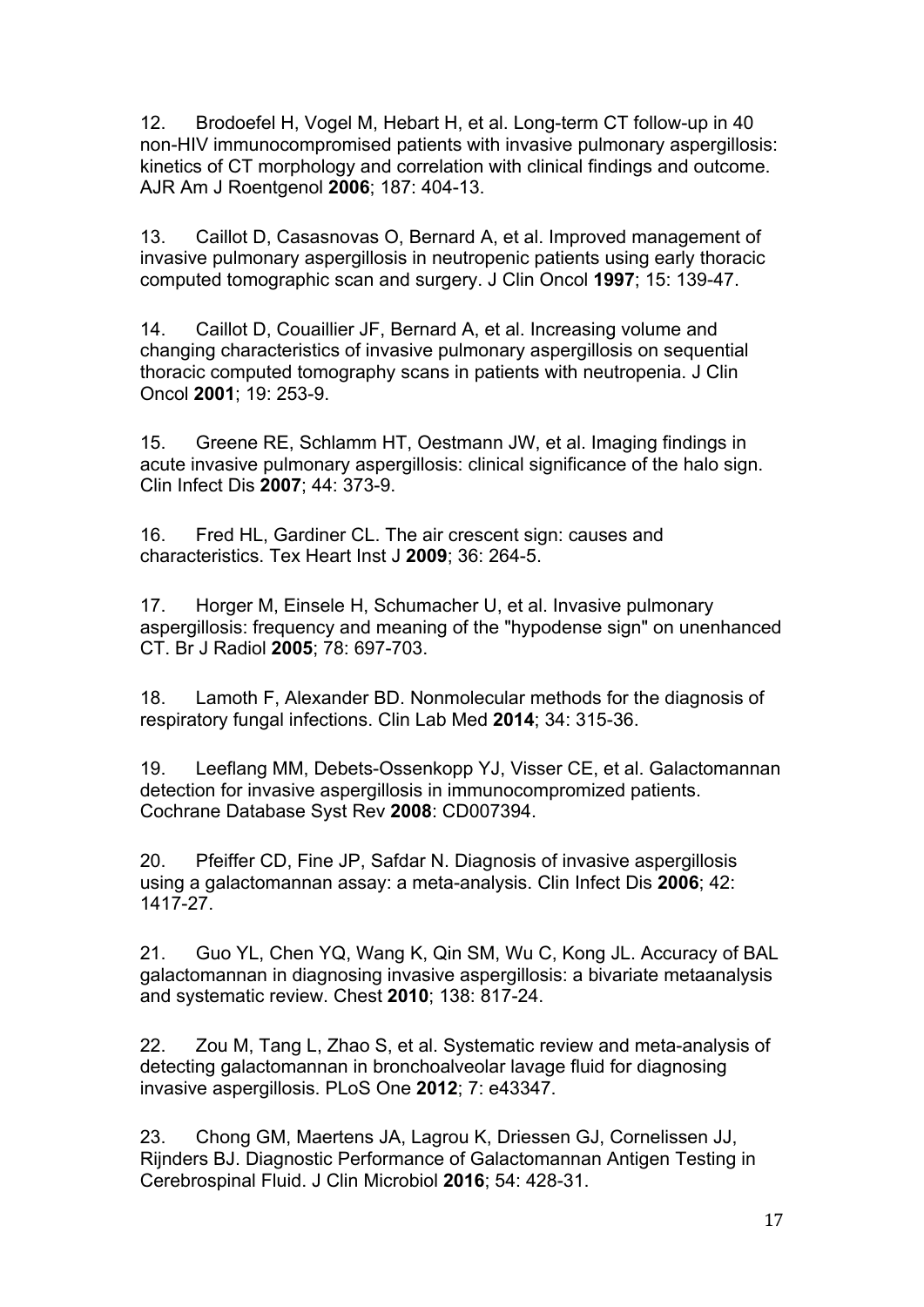24. Lamoth F, Cruciani M, Mengoli C, et al. beta-Glucan antigenemia assay for the diagnosis of invasive fungal infections in patients with hematological malignancies: a systematic review and meta-analysis of cohort studies from the Third European Conference on Infections in Leukemia (ECIL-3). Clin Infect Dis **2012**; 54: 633-43.

25. Maertens JA, Raad, II, Marr KA, et al. Isavuconazole versus voriconazole for primary treatment of invasive mould disease caused by Aspergillus and other filamentous fungi (SECURE): a phase 3, randomisedcontrolled, non-inferiority trial. Lancet **2016**; 387: 760-9.

26. Marr KA, Schlamm HT, Herbrecht R, et al. Combination antifungal therapy for invasive aspergillosis: a randomized trial. Ann Intern Med **2015**; 162: 81-9.

27. Lamoth F, Calandra T. Early diagnosis of invasive mould infections and disease. J Antimicrob Chemother **2017**; 72: i19-i28.

28. Marchetti O, Lamoth F, Mikulska M, Viscoli C, Verweij P, Bretagne S. ECIL recommendations for the use of biological markers for the diagnosis of invasive fungal diseases in leukemic patients and hematopoietic SCT recipients. Bone Marrow Transplant **2012**; 47: 846-54.

29. Mengoli C, Cruciani M, Barnes RA, Loeffler J, Donnelly JP. Use of PCR for diagnosis of invasive aspergillosis: systematic review and metaanalysis. Lancet Infect Dis **2009**; 9: 89-96.

30. Sun W, Wang K, Gao W, et al. Evaluation of PCR on bronchoalveolar lavage fluid for diagnosis of invasive aspergillosis: a bivariate metaanalysis and systematic review. PLoS One **2011**; 6: e28467.

31. Arvanitis M, Anagnostou T, Mylonakis E. Galactomannan and Polymerase Chain Reaction-Based Screening for Invasive Aspergillosis Among High-Risk Hematology Patients: A Diagnostic Meta-analysis. Clin Infect Dis **2015**; 61: 1263-72.

32. Luong ML, Clancy CJ, Vadnerkar A, et al. Comparison of an Aspergillus real-time polymerase chain reaction assay with galactomannan testing of bronchoalvelolar lavage fluid for the diagnosis of invasive pulmonary aspergillosis in lung transplant recipients. Clin Infect Dis **2011**; 52: 1218-26.

33. White PL, Wingard JR, Bretagne S, et al. Aspergillus Polymerase Chain Reaction: Systematic Review of Evidence for Clinical Use in Comparison With Antigen Testing. Clin Infect Dis **2015**; 61: 1293-303.

34. White PL, Mengoli C, Bretagne S, et al. Evaluation of Aspergillus PCR protocols for testing serum specimens. J Clin Microbiol **2011**; 49: 3842-8.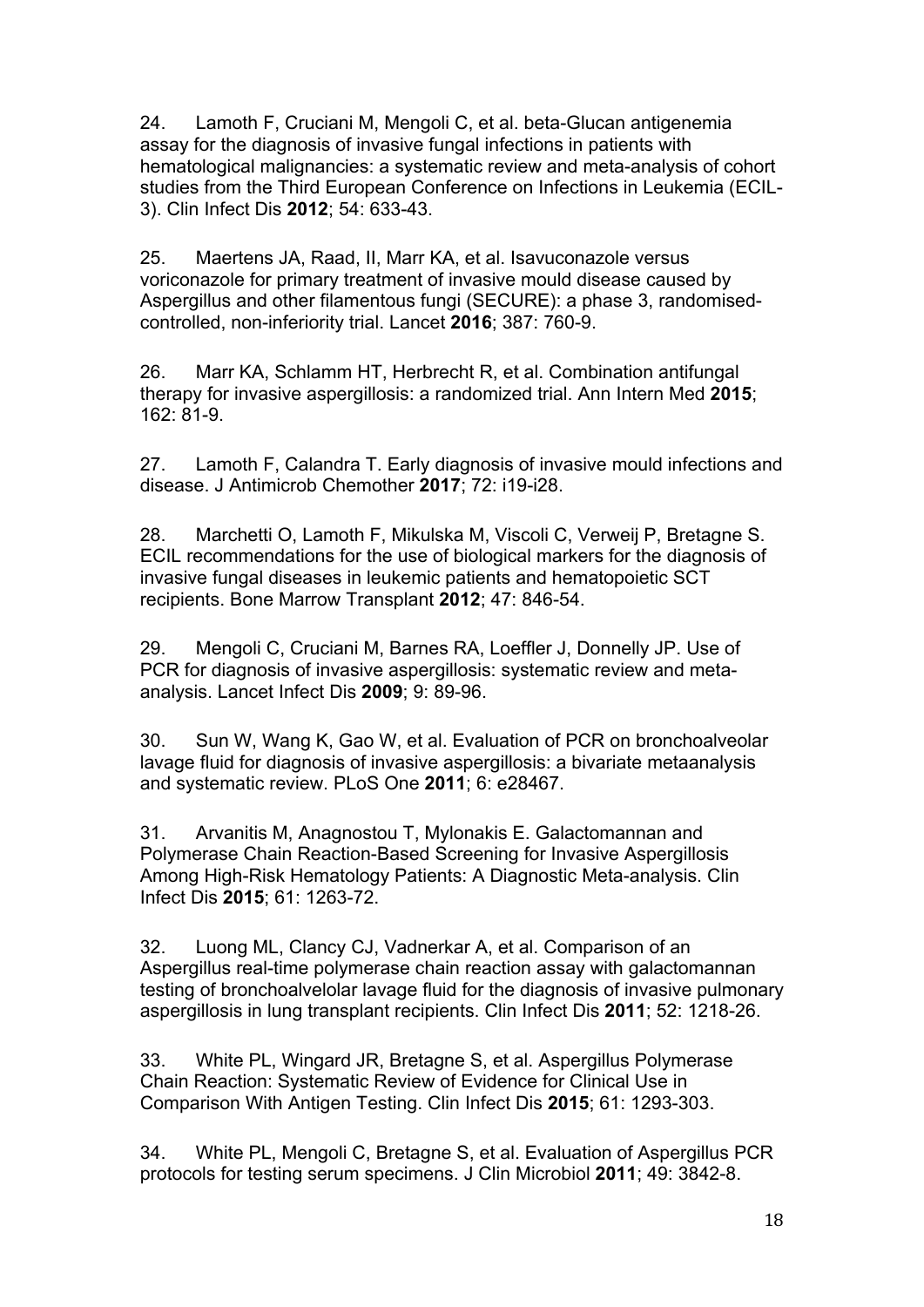35. Patterson TF, Thompson GR, 3rd, Denning DW, et al. Practice Guidelines for the Diagnosis and Management of Aspergillosis: 2016 Update by the Infectious Diseases Society of America. Clin Infect Dis **2016**; 63: e1 e60.

36. Herbrecht R, Letscher-Bru V, Oprea C, et al. Aspergillus galactomannan detection in the diagnosis of invasive aspergillosis in cancer patients. J Clin Oncol **2002**; 20: 1898-906.

37. Cornely OA, Maertens J, Winston DJ, et al. Posaconazole vs. fluconazole or itraconazole prophylaxis in patients with neutropenia. N Engl J Med **2007**; 356: 348-59.

38. Ullmann AJ, Lipton JH, Vesole DH, et al. Posaconazole or fluconazole for prophylaxis in severe graft-versus-host disease. N Engl J Med **2007**; 356: 335-47.

39. Maertens J, Van Eldere J, Verhaegen J, Verbeken E, Verschakelen J, Boogaerts M. Use of circulating galactomannan screening for early diagnosis of invasive aspergillosis in allogeneic stem cell transplant recipients. J Infect Dis **2002**; 186: 1297-306.

40. Weisser M, Rausch C, Droll A, et al. Galactomannan does not precede major signs on a pulmonary computerized tomographic scan suggestive of invasive aspergillosis in patients with hematological malignancies. Clin Infect Dis **2005**; 41: 1143-9.

41. Segal BH, Herbrecht R, Stevens DA, et al. Defining responses to therapy and study outcomes in clinical trials of invasive fungal diseases: Mycoses Study Group and European Organization for Research and Treatment of Cancer consensus criteria. Clin Infect Dis **2008**; 47: 674-83.

42. D'Haese J, Theunissen K, Vermeulen E, et al. Detection of galactomannan in bronchoalveolar lavage fluid samples of patients at risk for invasive pulmonary aspergillosis: analytical and clinical validity. J Clin Microbiol **2012**; 50: 1258-63.

43. Kawazu M, Kanda Y, Nannya Y, et al. Prospective comparison of the diagnostic potential of real-time PCR, double-sandwich enzyme-linked immunosorbent assay for galactomannan, and a (1-->3)-beta-D-glucan test in weekly screening for invasive aspergillosis in patients with hematological disorders. J Clin Microbiol **2004**; 42: 2733-41.

44. Lim C, Seo JB, Park SY, et al. Analysis of initial and follow-up CT findings in patients with invasive pulmonary aspergillosis after solid organ transplantation. Clin Radiol **2012**; 67: 1179-86.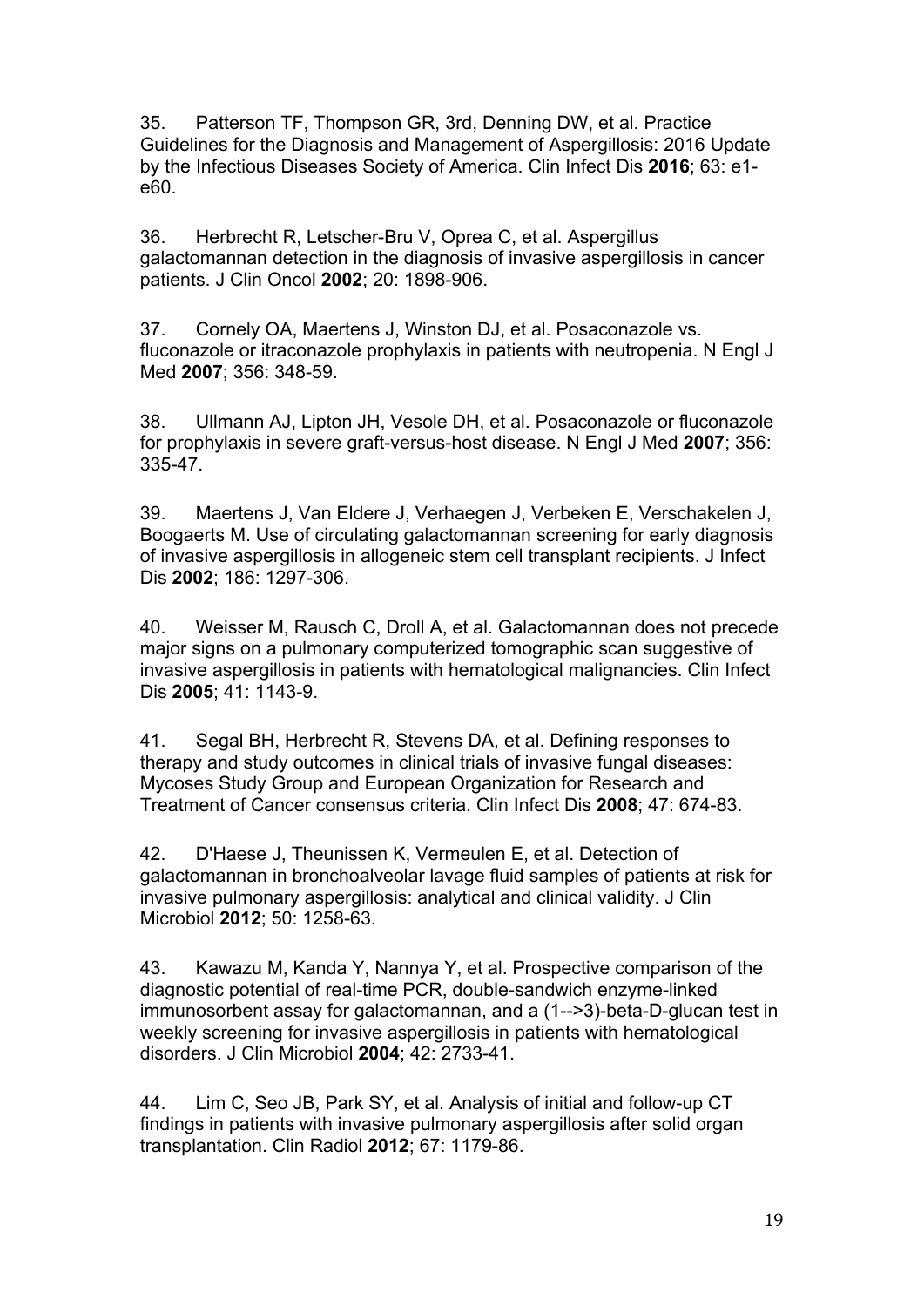45. Park SY, Kim SH, Choi SH, et al. Clinical and radiological features of invasive pulmonary aspergillosis in transplant recipients and neutropenic patients. Transpl Infect Dis **2010**; 12: 309-15.

46. Park SY, Lim C, Lee SO, et al. Computed tomography findings in invasive pulmonary aspergillosis in non-neutropenic transplant recipients and neutropenic patients, and their prognostic value. J Infect **2011**; 63: 447-56.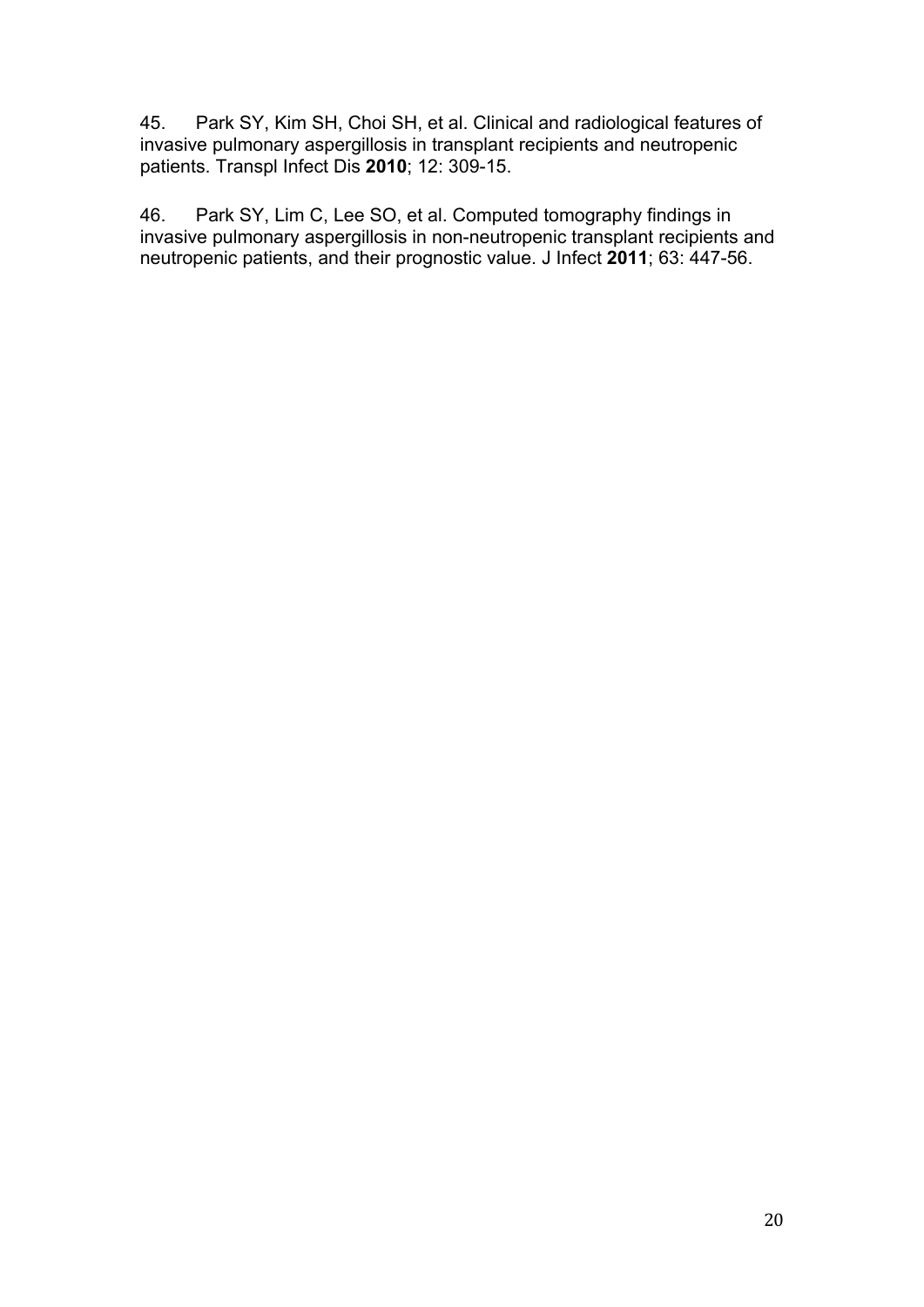## **Tables**

### **Table 1. Characteristics of invasive aspergillosis (IA) cases (N=30)**

| <b>Hematologic malignancy</b>       |                    |  |  |
|-------------------------------------|--------------------|--|--|
| Acute myeloid leukemia              | 21 (70%)           |  |  |
| Acute lymphoid leukemia             | 4(13%)             |  |  |
| Myelodysplastic syndrome            | 4(13%)             |  |  |
| Aplastic Anemia                     | 1(3%)              |  |  |
| <b>EORTC-MSG classification</b>     |                    |  |  |
| Proven / probable                   | $6(20\%)/24(80\%)$ |  |  |
| <b>Primary site of infection</b>    |                    |  |  |
| Lung                                | 28 (93%)           |  |  |
| <b>Sinus</b>                        | 1(3%)              |  |  |
| <b>Brain</b>                        | 1(3%)              |  |  |
| Secondary sites of infection $1$    | 2(7%)              |  |  |
| <b>Pathogen</b>                     |                    |  |  |
| Aspergillus fumigatus               | 14 (47%)           |  |  |
| Other Aspergillus spp. <sup>2</sup> | $3(10\%)$          |  |  |
| Not documented <sup>3</sup>         | 13 (43%)           |  |  |
| Non-fungal infections <sup>4</sup>  | 10 (33%)           |  |  |

<sup>1</sup> Sinus, skin

<sup>2</sup> *A. flavus*, *A. terreus*, *A. glaucus* / *A. oryzae* (mixed)

 $3$  Diagnosis based on positive galactomannan only

<sup>4</sup> concomitant microbiologically documented bacterial or viral infections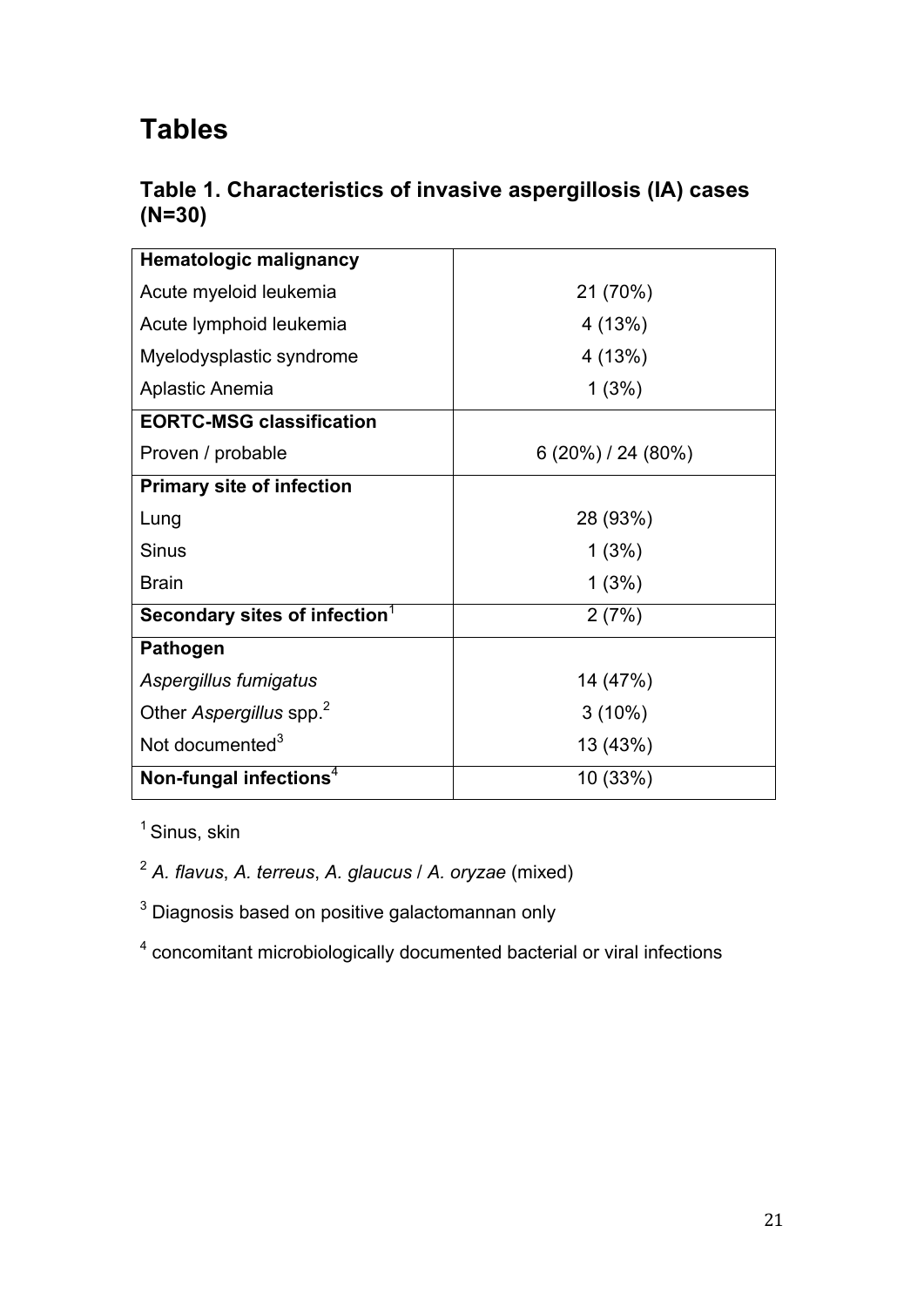### **Table 2: Respective contribution of each diagnostic marker of invasive aspergillosis (N=30)**

| <b>Diagnostic marker</b>  | N(% )     |
|---------------------------|-----------|
| <b>GM only</b>            | 13 (43%)  |
| GM serum only             | 6(20%)    |
| <b>GM BAL only</b>        | $3(10\%)$ |
| <b>GM serum and BAL</b>   | 4(13%)    |
| GM and other <sup>1</sup> | 13 (43%)  |
| <b>GM and PCR</b>         | 11 (37%)  |
| GM and culture            | 2(6%)     |
| <b>Other than GM only</b> | 4 (13%)   |
| PCR only                  | 1(3%)     |
| Culture only              | 2(6%)     |
| <b>PCR</b> and culture    | 1(3%)     |

GM = galactomannan, BAL = bronchoalveolar lavage fluid, PCR = *Aspergillus*-specific and/or panfungal polymerase chain reaction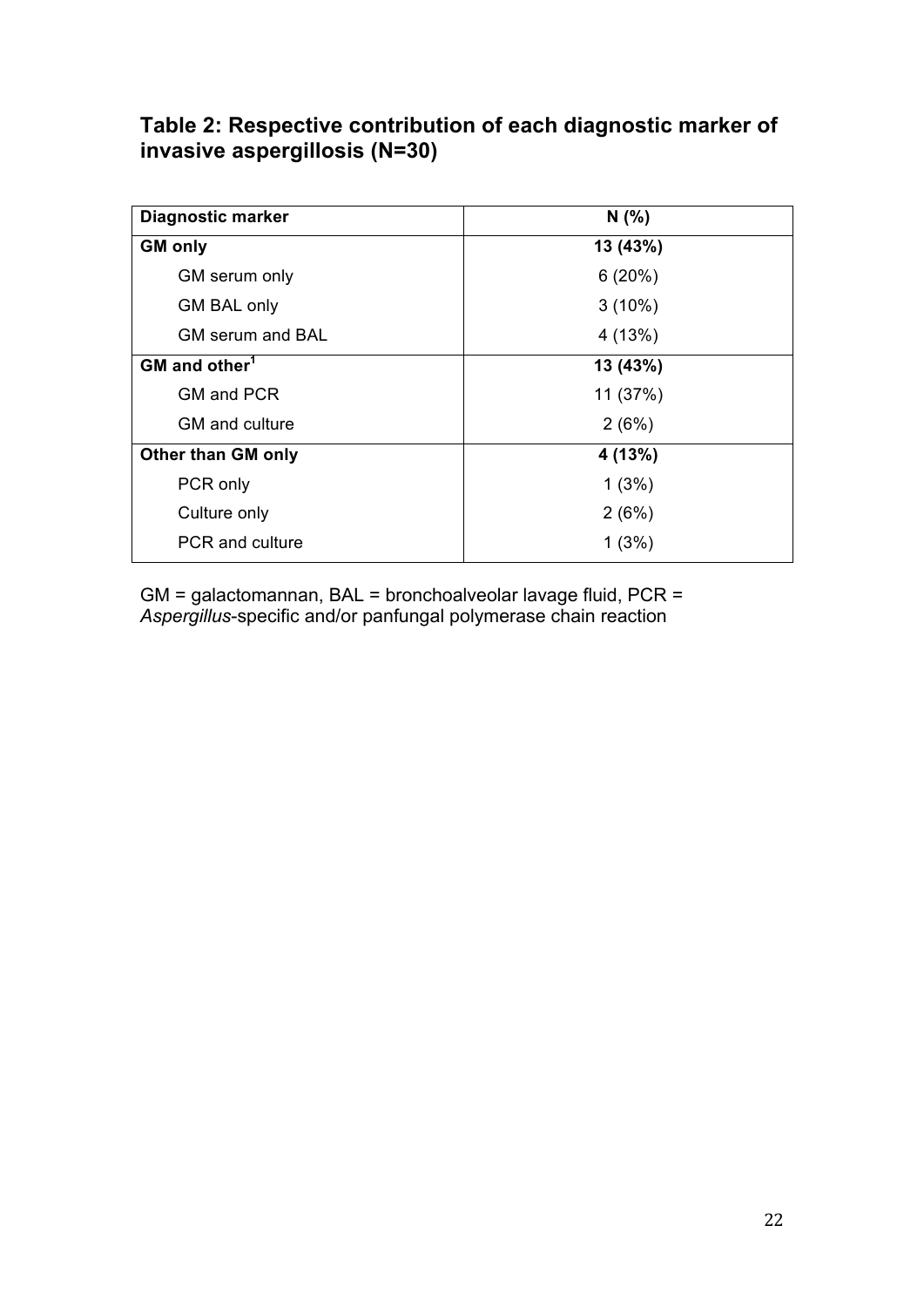### **Table 3: Stratification of IA cases (N=30) according to first diagnostic marker**

| <b>Groups</b> | <b>First IA</b> | <b>Confirmation</b> | N(% )    | <b>Response</b> | <b>Survival</b> |
|---------------|-----------------|---------------------|----------|-----------------|-----------------|
|               | marker          |                     |          | to therapy      | (w12)           |
|               |                 |                     |          | (w4)            |                 |
| <b>GM</b>     | Serum           | <b>CT</b>           | 10 (33%) | 5/9 $(56\%)^2$  | $6/10(60\%)$    |
|               | <b>GM</b>       |                     |          |                 |                 |
| <b>CT</b>     | CT              | Serum GM            | 5(17%)   | 2/4 $(50\%)^2$  | 2/4 $(50\%)^2$  |
| IP            | <b>CT</b>       | <b>Bronchoscopy</b> | 15 (50%) | 15/15           | 15/15           |
|               |                 | or other $IP1$      |          | $(100\%)$       | $(100\%)$       |

 $GM = galactomannan, CT = computed tomography, IP = invasive procedure$ (e.g. tissue biopsy), w4 and w12: week 4 and 12 from start of antifungal therapy, respectively.

<sup>1</sup> Bronchoscopy only in 10 cases, both bronchoscopy and tissue biopsy (lung, sinus) in 4 cases, tissue biopsy only (brain) in one case.

 $2^2$  One patient was lost for follow-up and one patient could not be assessed for response to therapy at week 4.